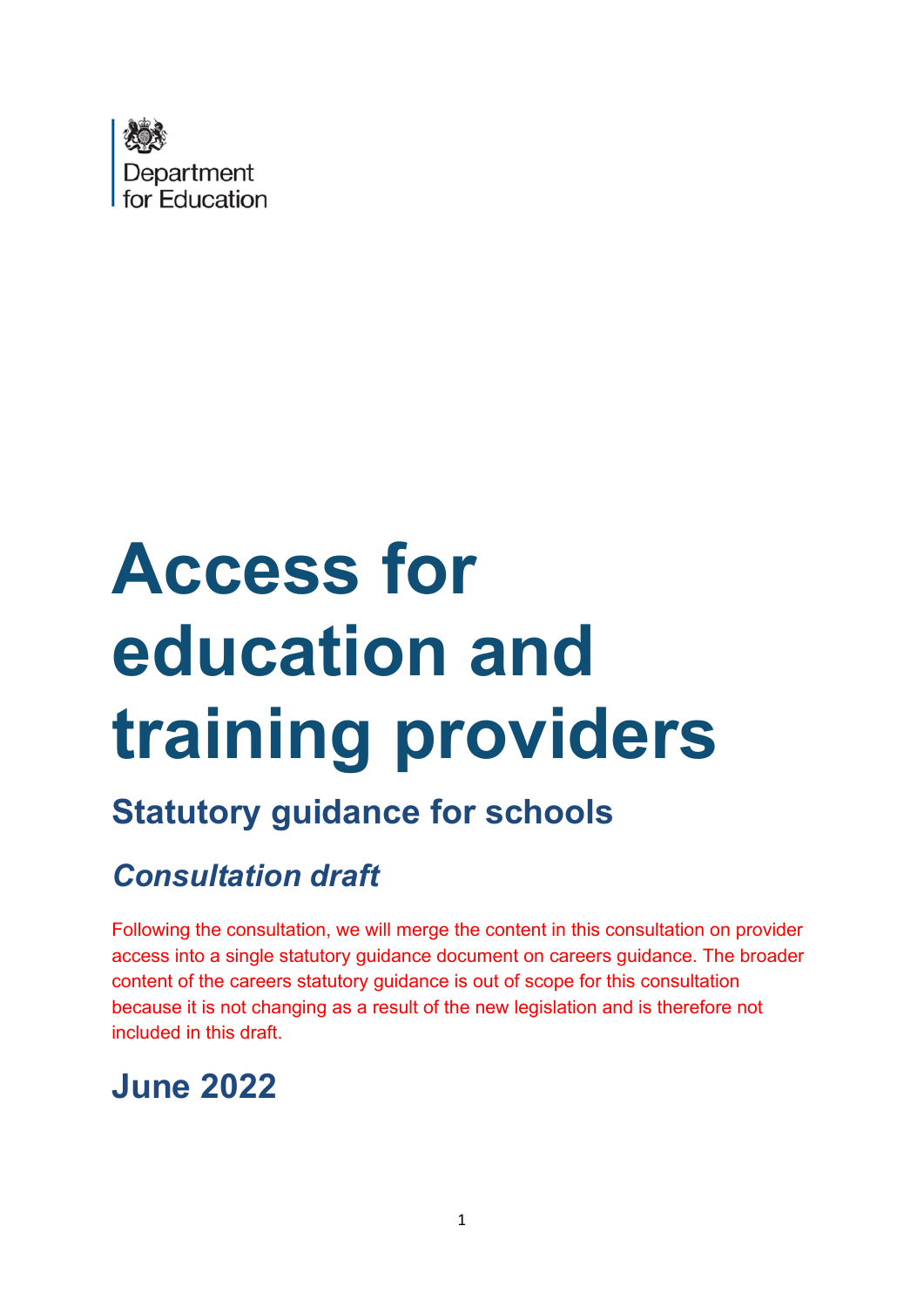# **Contents**

| About this guidance                                                                              | 3              |  |
|--------------------------------------------------------------------------------------------------|----------------|--|
| Expiry or review date                                                                            | 3              |  |
| What legislation does this guidance refer to?                                                    | 4              |  |
| Who is this guidance for?                                                                        | $\overline{4}$ |  |
| Main points                                                                                      | $\overline{4}$ |  |
| Information on skills and technical education reforms for all staff                              | 6              |  |
| The range of technical options                                                                   | 6              |  |
| <b>Provider access legislation</b>                                                               | 8              |  |
| The importance of provider encounters                                                            | 8              |  |
| Evidence for strengthening the legislation                                                       | 8              |  |
| Changes to the legislation                                                                       | 9              |  |
| Preparing for commencement                                                                       | 10             |  |
| Approaches to delivering encounters with providers of technical education<br>and apprenticeships | 10             |  |
| Identifying a range of providers for pupils to meet                                              | 11             |  |
| Considering the timing and content of provider encounters                                        | 12             |  |
| Reviewing your provider access policy statement                                                  | 13             |  |
| Provider access legislation and the Gatsby Benchmarks                                            | 15             |  |
| Ensuring provider encounters are meaningful and high quality                                     | 15             |  |
| Preparing for provider encounters                                                                | 15             |  |
| Considering the needs of each pupil                                                              | 16             |  |
| The role of online provider encounters                                                           | 17             |  |
| Involving parents and carers                                                                     | 17             |  |
| Ladder of support and intervention                                                               | 17             |  |
| The role of Ofsted                                                                               | 19             |  |
| Examples of good practice                                                                        | 19             |  |
| Annex A: Example of a policy statement on provider access                                        |                |  |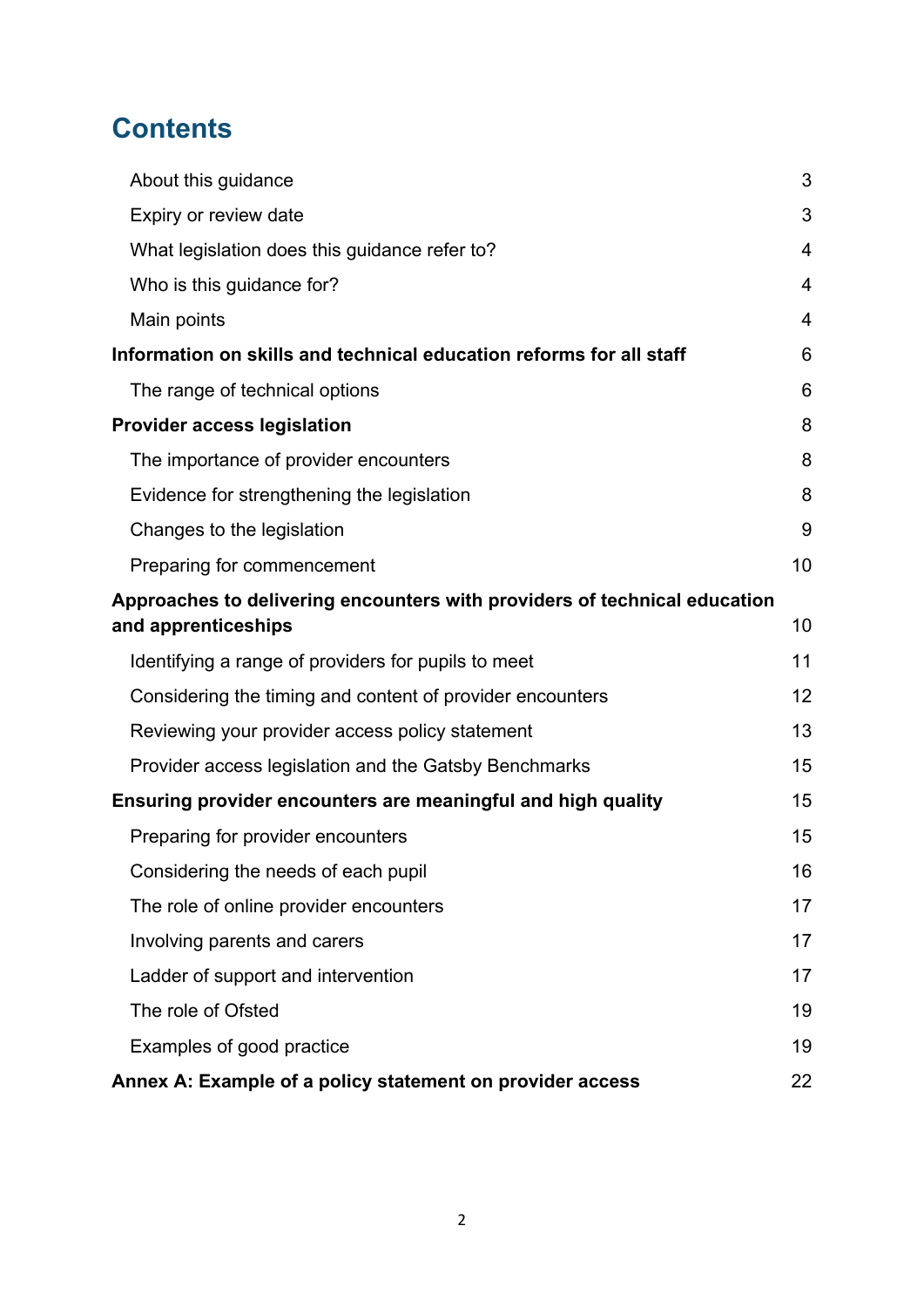# **Summary**

## <span id="page-2-0"></span>**About this guidance**

This is statutory guidance from the Department for Education (the department) issued under [Section 45A of the Education Act 1997.](https://www.legislation.gov.uk/ukpga/1997/44/section/45A) Maintained schools and academies in England must have regard to it when carrying out their duty to ensure that there is an opportunity for a range of providers to access pupils to inform them about technical education and apprenticeships.

We use the terms **"must"** and **"should"** throughout the guidance. We use the term "must" when the person in question is legally required to do something and "should" when the advice set out should be followed unless there is good reason not to.

The use of the word **'school'** in this guidance refers to maintained schools, academies and free schools. A **'maintained school'** is a community, foundation or voluntary school, community or foundation special school (other than one established in a hospital) that provides secondary education, or pupil referral unit.

The use of the word **'pupil'** in this guidance refers to pupils, students, learners, and young people (who are considered not in education, employment or training (NEET), for example).

The use of the word **'parent'** in this guidance refers to parents, carers, and guardians of pupils, pupils, learners, and young people. For the purposes of this guidance, the word 'parent' includes all those with parental responsibility, including parents, guardians, and those who care for the young person.

The use of the term **'provider encounter'** in this guidance refers to a meeting between a provider and a group or cohort of pupils, in which the pupil has the opportunity to find out about the provider and the approved technical education qualifications or apprenticeships that they offer, and to explore what it is like to learn in that environment.

This guidance replaces the guidance content for schools on access for education and training providers within the July 2021 document: 'Careers guidance and access for education and training providers. Statutory guidance for schools and guidance for further education colleges and sixth form colleges'. Following the consultation, this content will be finalised and integrated into a single guidance document covering both careers guidance and guidance on access to pupils for education and training providers.

## <span id="page-2-1"></span>**Expiry or review date**

This guidance will be reviewed annually and updated if necessary.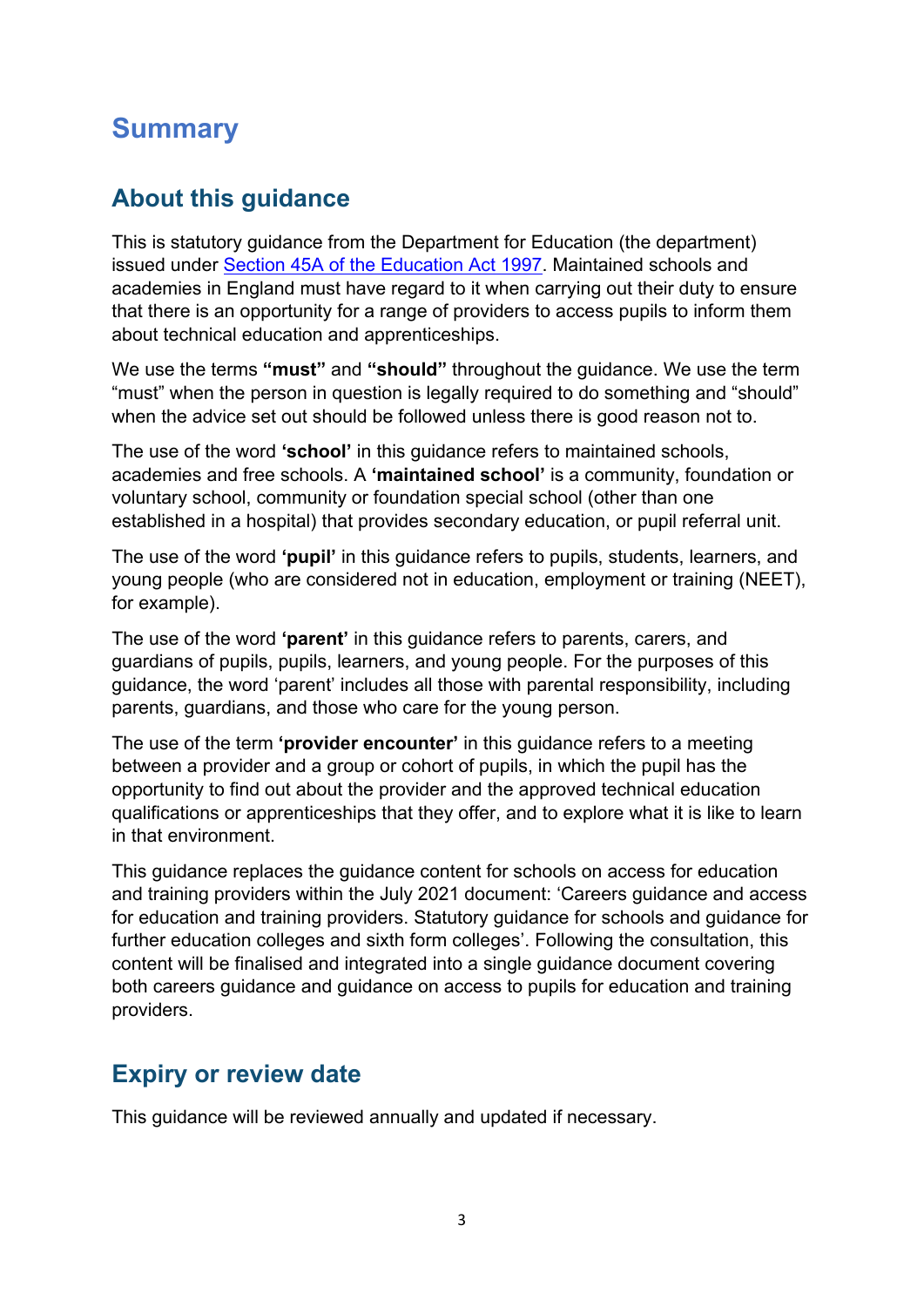# <span id="page-3-0"></span>**What legislation does this guidance refer to?**

• Section 42B and 45A of the Education Act 1997, as amended by The Skills and Post-16 Education Act 2022.

# <span id="page-3-1"></span>**Who is this guidance for?**

This guidance is for:

- governing bodies, proprietors, school leaders, careers leaders and staff in maintained schools, academies, free schools (including alternative provision academies and free schools) and colleges (that provide secondary education and post-16 education);
- local authorities that maintain pupil referral units that provide secondary education and post-16 education.

The guidance applies to:

• All pupils in school from year 8 to year 13;

# <span id="page-3-2"></span>**Main points**

- There have been changes to the provider access duty, (occasionally referred to as the 'Baker Clause'), which requires maintained schools and academies to provide opportunities for a range of education and training providers to access all year 8 to 13 pupils to inform them about approved technical education qualifications and apprenticeships.
- New legislation will come into force on 1 January 2023 that will require schools to put on at least six encounters for pupils, over the course of school years 8 to 13, with a provider of technical education or apprenticeships. These provider encounters must take place during normal school hours and meet specific criteria. [1](#page-3-3)
- To promote the quality and consistency of provider encounters, the legislation includes a new set of minimum information that the school must ask the provider to give to pupils during each encounter.
- The Careers & Enterprise Company will support schools through Careers Hubs to understand, deliver and record compliance with the new requirements as part of their wider careers programmes.

<span id="page-3-3"></span><sup>1</sup> Section 14 of the Skills and Post-16 Education Act 2022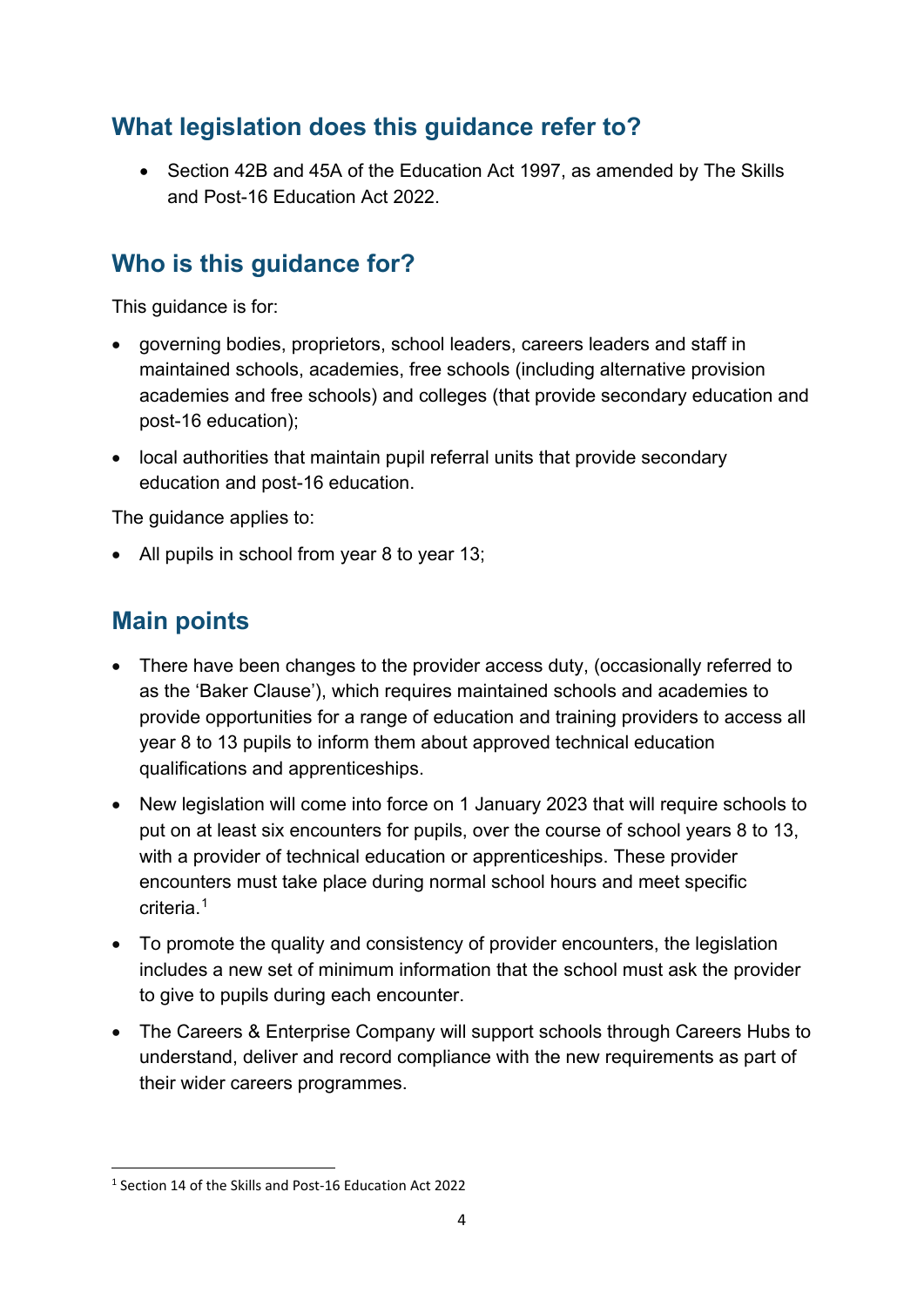• The department is proposing a ladder of support and intervention to set out a range of measures that will help support providers to meet the requirements and to respond to non-compliance.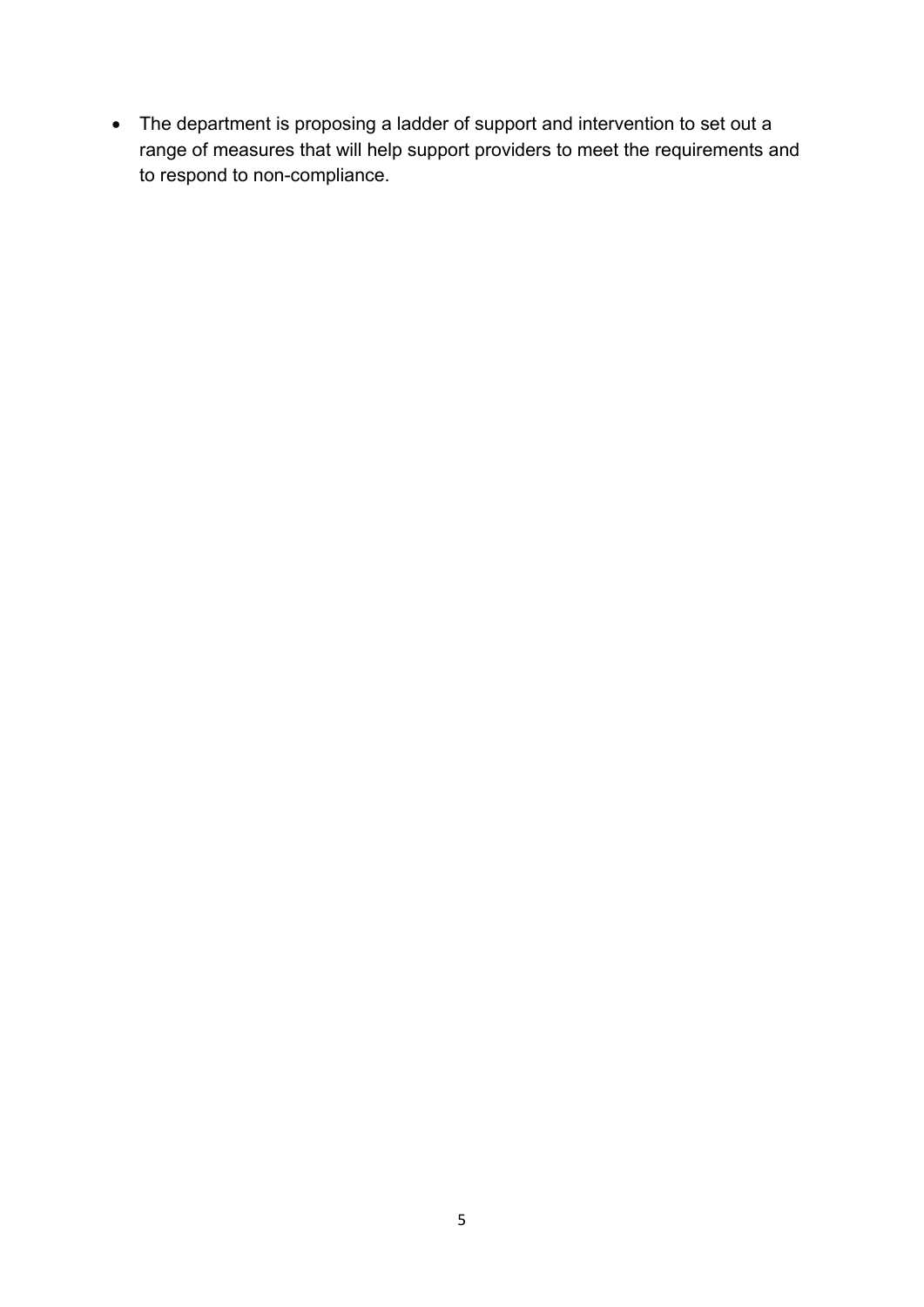# <span id="page-5-0"></span>**Information on skills and technical education reforms for all staff**

With the government's large-scale reforms to skills, including the transformation of technical education and training, it has never been more important for schools to make sure that pupils understand the full range of education and training options available. Our reforms are focused on giving people the skills they need, in a way that suits them, so they can get great jobs in sectors the economy needs and boost this country's productivity. We are ensuring people have the opportunity to access technical education and training throughout their lives by delivering the Prime Minister's Lifetime Skills Guarantee to upskill and reskill at different points in their life. Building on the success of our flagship apprenticeships programme, we are putting employers at the heart of the system, to help ensure that education and training meets their needs. The continued rollout of T Levels, designed by over 250 leading employers, is a key aspect of this skills revolution. Skills are a key pillar of the Prime Minister's Covid recovery strategy. Education and skills are also at the heart of the government's commitment to levelling up opportunities across the UK.

# <span id="page-5-1"></span>**The range of technical options**

Schools and colleges have a responsibility to set pupils on the path that will secure the best outcome which will enable them to progress in education and work. That means schools must act impartially and not show bias towards any route, be that academic or technical. Schools must open their doors to other education providers because it is vital to ensure that all pupils are aware of the benefits of apprenticeships, T Levels and other approved technical education qualifications and can consider them, alongside academic options, when making choices about their future.

Technical pathways offer qualifications designed with employers that will give pupils the skills the economy and society need. There are a number of high-quality options available to your pupils:

Options in full-time education:

• **[T Levels](https://www.tlevels.gov.uk/students)** offer a new gold standard in technical qualifications for 16- to- 19 year-olds. One T Level is equivalent in size to three A levels and attracts UCAS points. Leading businesses and employers have helped to design T Levels to provide pupils with the confidence that the skills they are studying are those that employers want. T Levels offer a broad course content and students will take an occupational specialism during their course. A key component of T Levels is a nine-week industry placement with an employer to give young people meaningful experience of the workplace in the profession/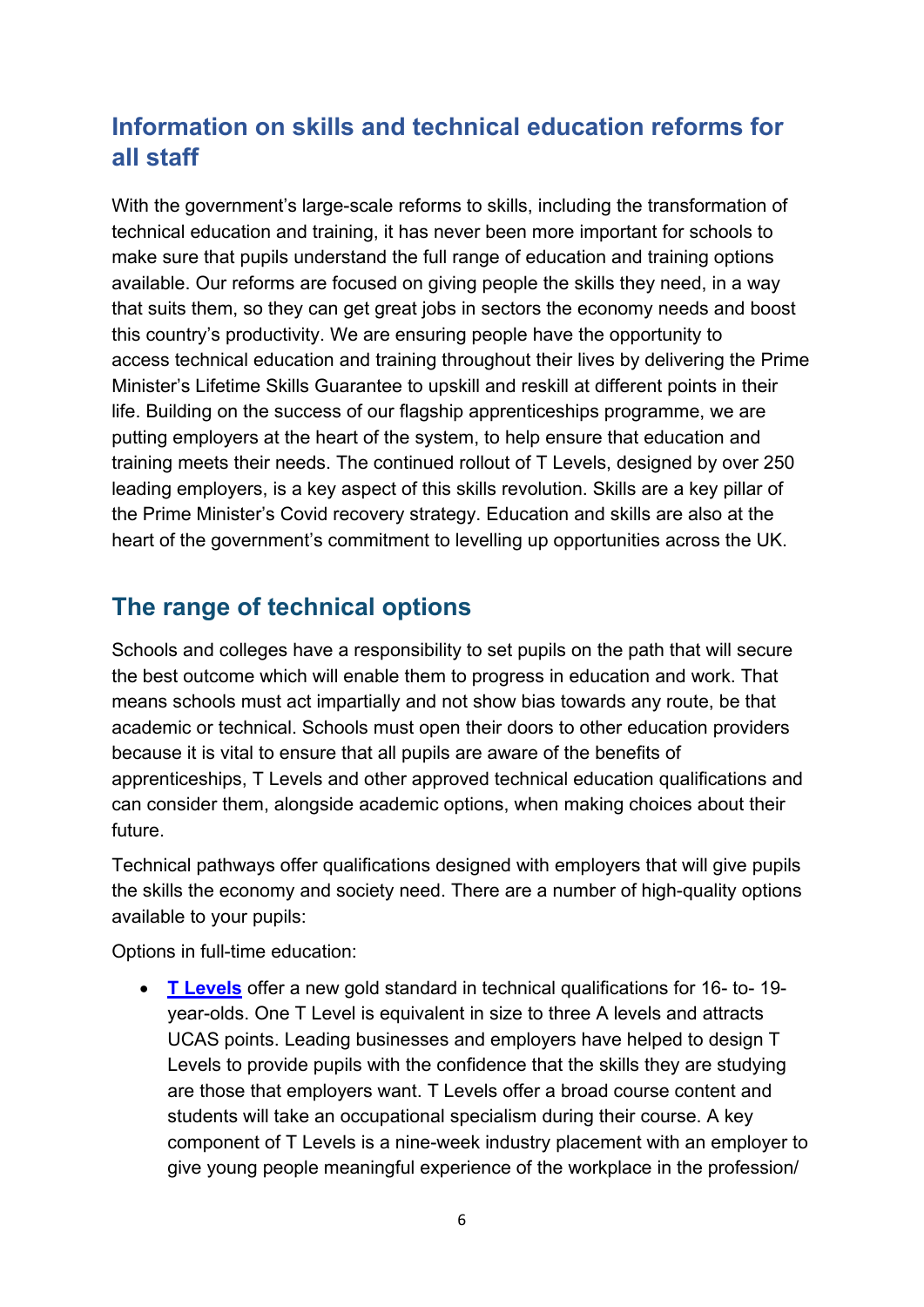trade they are studying. T Levels can lead to work, higher and degree apprenticeships, college and university courses. T Levels were first introduced in September 2020 and from September 2023 they will be moving towards a mainstream technical education offer with more than 20 subjects available in around 400 colleges, schools and other post-16 providers.

• **[Higher Technical Qualifications](https://nationalcareers.service.gov.uk/explore-your-education-and-training-choices/higher-technical) (HTQs)** are new or existing Level 4 and 5 qualifications (such as HNDs/Foundation Degrees/Diploma HE) that have been approved by the Institute for Apprenticeships and Technical Education (IFATE) as meeting occupational standards for the relevant sector. They have been developed by awarding bodies in collaboration with employers and businesses so that students get the specific training, knowledge and skills required for their chosen career. HTQs are supported by a governmentbacked brand and quality mark since June 2021 and offer a high-quality alternative to the traditional 3-year level 6 degree. They are largely classroom based, taught in further education colleges, universities or independent training providers. The first teaching of approved HTQs will be available from September 2022 starting with digital, then construction and health and science in 2023, with full sector roll-out 2022- 2025.

Options that combine work and study:

- **[Apprenticeships](https://www.apprenticeships.gov.uk/)** are available at intermediate, advanced, higher and degree level and combine practical on-the-job skills training with off-the-job learning. Our reforms to apprenticeships have made improvements with more off-thejob training and more rigorous assessment at the end. Apprenticeships are real jobs that allow people to earn a wage while they learn. Apprenticeships range from level 2 up to level 7, they can take between 1 and 5 years to complete, depending on the level.
- **[Traineeships](https://www.gov.uk/find-traineeship)** are a skills development programme for 16- to- 24-year-olds. They include an unpaid work placement and are designed to help young people get ready for an apprenticeship. We are funding up to 72,000 traineeship places over the next 3 years to ensure that young people have access to high-quality training. We have worked with providers and employers to develop the first-ever occupational traineeships in sectors such as construction, transport & logistics, hospitality & catering, and net-zero & green.
- **[Supported internships](https://nationalcareers.service.gov.uk/explore-your-education-and-training-choices/supported-internship)** are for young people with learning difficulties or learning disabilities, who need extra support to get a job. Young people spend most of their time on placements with an employer, learning skills for work. They also get help from a tutor and a job coach in college or with a specialist provider.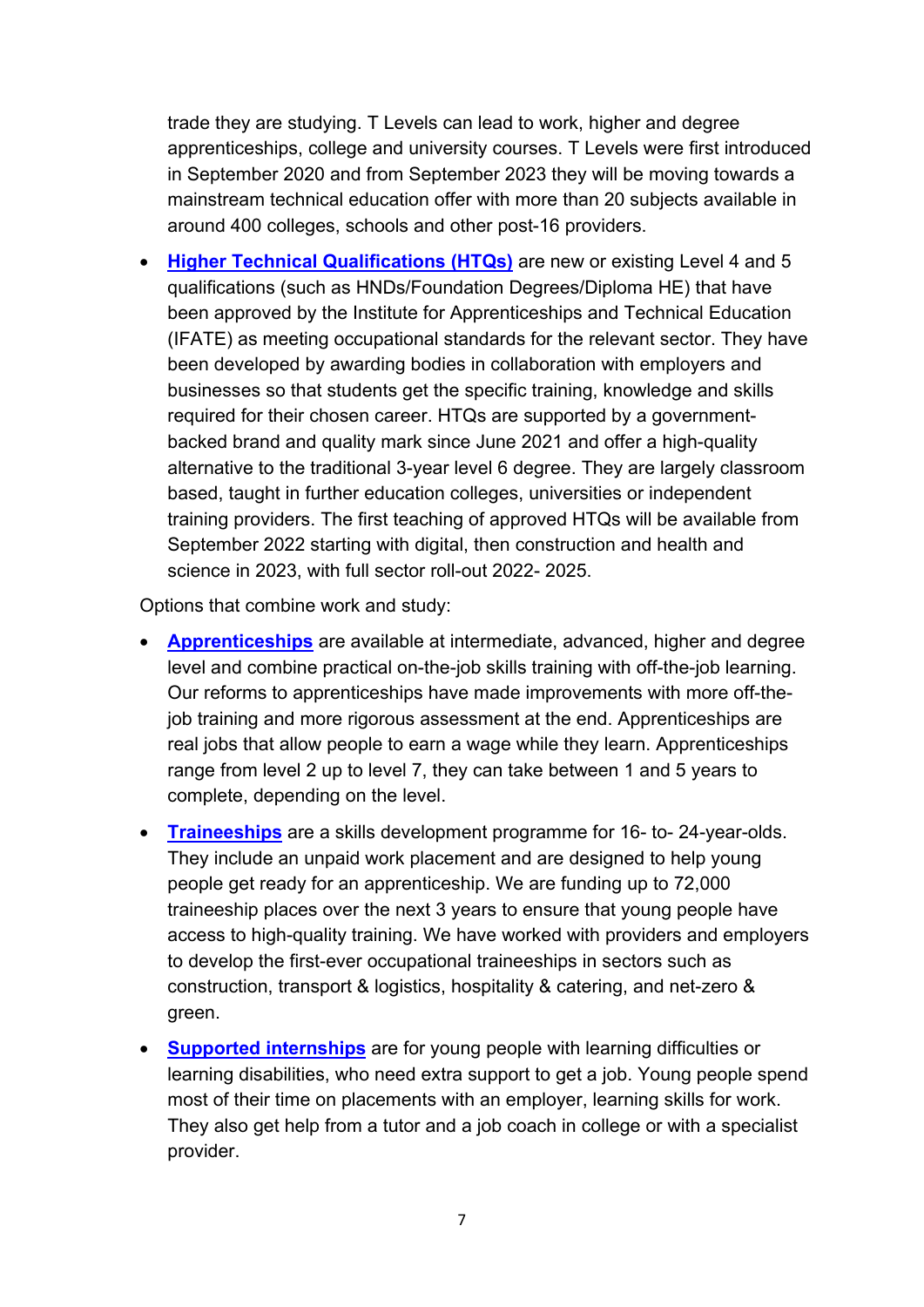You can explore all the education training choices on the [Get the Jump Campaign](https://nationalcareers.service.gov.uk/explore-your-education-and-training-choices/higher-technical)  [website.](https://nationalcareers.service.gov.uk/explore-your-education-and-training-choices/higher-technical)

# <span id="page-7-1"></span><span id="page-7-0"></span>**Provider access legislation**

## **The importance of provider encounters**

Every pupil, whatever their ambitions, should have the opportunity to explore what it is like to learn at the full range of learning providers, including colleges, universities, apprenticeship and training providers (including employers), University Technical Colleges (UTCs) and Studio Schools. That is why the department introduced a legal [duty](https://www.legislation.gov.uk/ukpga/2009/22/section/A2DA) in 2018 which requires all maintained schools and academies to ensure that there is an opportunity for a range of education and training providers to access all year 8 to 13 pupils for the purpose of informing them about approved technical education qualifications and apprenticeships. By hearing directly from a range of providers, every pupil can build up a full picture of the options available and consider how the opportunity to study or train in different ways, and in different environments, might suit their skills, interests and aptitudes. This will lead to better-informed choices and help to reduce the risk of dropping out of courses.

# <span id="page-7-2"></span>**Evidence for strengthening the legislation**

Department for Education research showed that by the end of the last academic year, year 9 and 10 pupils had almost as strong awareness of apprenticeships as A Levels. This builds on longitudinal research that shows an increase in young people being told about an apprenticeship (43% to 64% from 2009 to 2018). Young people also reported improvements in the timing, amount and suitability of careers support they received<sup>[2](#page-7-3)</sup>. Mid-year Functional Skills qualification (FSQ) data from 15,000 pupils shows apprenticeships awareness increases with age, rising to 70% for year 10 and 11 pupils (only slightly lower than A-levels). Additionally, 86% of respondents to the Youth Voice Census 2021 reported that apprenticeships had been discussed with them in school. A [recent report by The Careers & Enterprise Company](https://www.careersandenterprise.co.uk/media/xadnk1hb/cec-trends-in-careers-education-2021.pdf) shows why the provider access legislation is so important. Uptake of apprenticeships was 16% higher in the schools that provided information on apprenticeships to most or all of their pupils, compared with the schools that provided information to a small minority.

The [March 2021 UCAS report 'Where next?'](https://www.ucas.com/file/435551/download?token=VUdIDVFh) highlighted that two in five young people reported that more information and advice would have led to them making better choices. Additionally, almost one in three said they did not receive any

 $\overline{2}$ 

<span id="page-7-3"></span>[https://assets.publishing.service.gov.uk/government/uploads/system/uploads/attachment\\_data/file/1027406](https://assets.publishing.service.gov.uk/government/uploads/system/uploads/attachment_data/file/1027406/Young_people_s_experiences_of_careers_information__advice_and_guidance.pdf) [/Young\\_people\\_s\\_experiences\\_of\\_careers\\_information\\_\\_advice\\_and\\_guidance.pdf](https://assets.publishing.service.gov.uk/government/uploads/system/uploads/attachment_data/file/1027406/Young_people_s_experiences_of_careers_information__advice_and_guidance.pdf)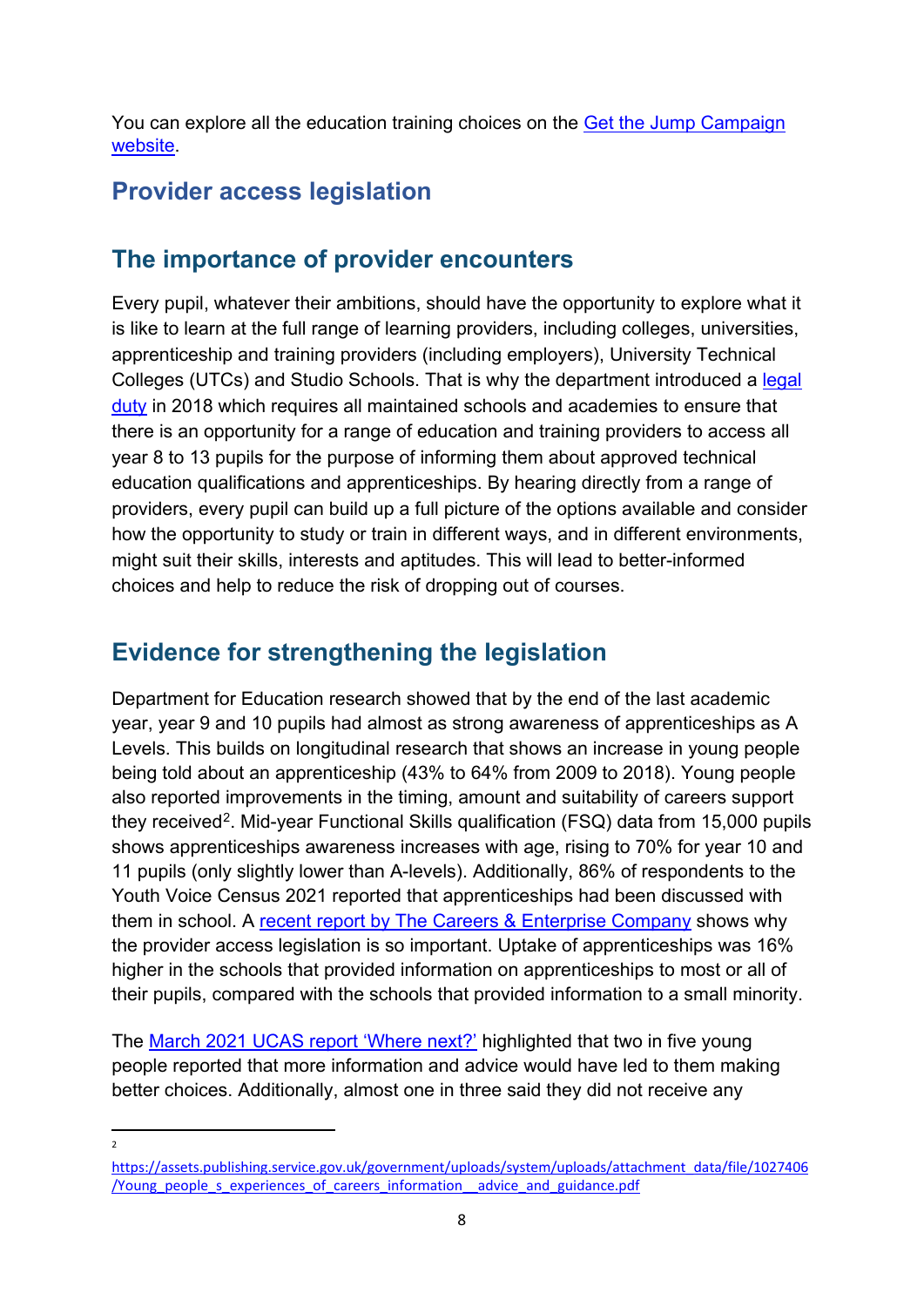information about apprenticeships from their school. This suggests that more needs to be done to promote parity across these routes.

The IPPR report ['The Baker Clause One Year On'](https://www.ippr.org/files/2019-01/the-baker-clause-one-year-on-january19.pdf) found that fewer than two in five (37.6%) of the 101 schools they examined were complying with the provider access legislation by publishing a provider access statement.<sup>[3](#page-8-1)</sup>

Although progress has been made and there are many examples of schools providing opportunities for pupils to meet alternative providers in line with legal requirements, evidence shows that there is still more to do to ensure all pupils hear about the benefits of technical education qualifications and apprenticeships.

# <span id="page-8-0"></span>**Changes to the legislation**

In the Skills for Jobs white paper, the department announced plans to strengthen this statutory requirement and create a clear minimum standard for compliance.

Through the Skills and Post-16 Education Act 2022 we have made further provision as to the number of provider encounters that schools must offer and when, and set new parameters around the duration and content of each encounter. **All maintained schools and academies must provide six encounters with a provider of technical education or apprenticeships for year 8 to 13 pupils**. We have timed these six meetings to inform consideration of post-14, post-16 and post-18 options and progression to the next stage of education or training.

As a minimum, schools must offer:

- **Two encounters for pupils during the 'first key phase' (year 8 or 9) that are mandatory for all pupils to attend**, to take place any time during year 8 or between 1 September and 28 February during year 9.
- **Two encounters for pupils during the 'second key phase' (year 10 or 11) that are mandatory for all pupils to attend**, to take place any time during year 10 or between 1 September and 28 February during year 11.
- **Two encounters for pupils during the 'third key phase' (year 12 or 13) that are mandatory for the school to put on but optional for pupils to attend**, to take place any time during year 12 or between 1 September and 28 February during year 13. Schools should encourage all pupils to attend the encounters, however, optional attendance for older pupils recognises that, while many 16- to- 18-year-olds will benefit from finding out more about post-18 technical options, some will be in the sixth form having made a firm decision to pursue their chosen pathway.

<span id="page-8-1"></span><sup>&</sup>lt;sup>3</sup> https://www.ippr.org/files/2019-01/the-baker-clause-one-year-on-january19.pdf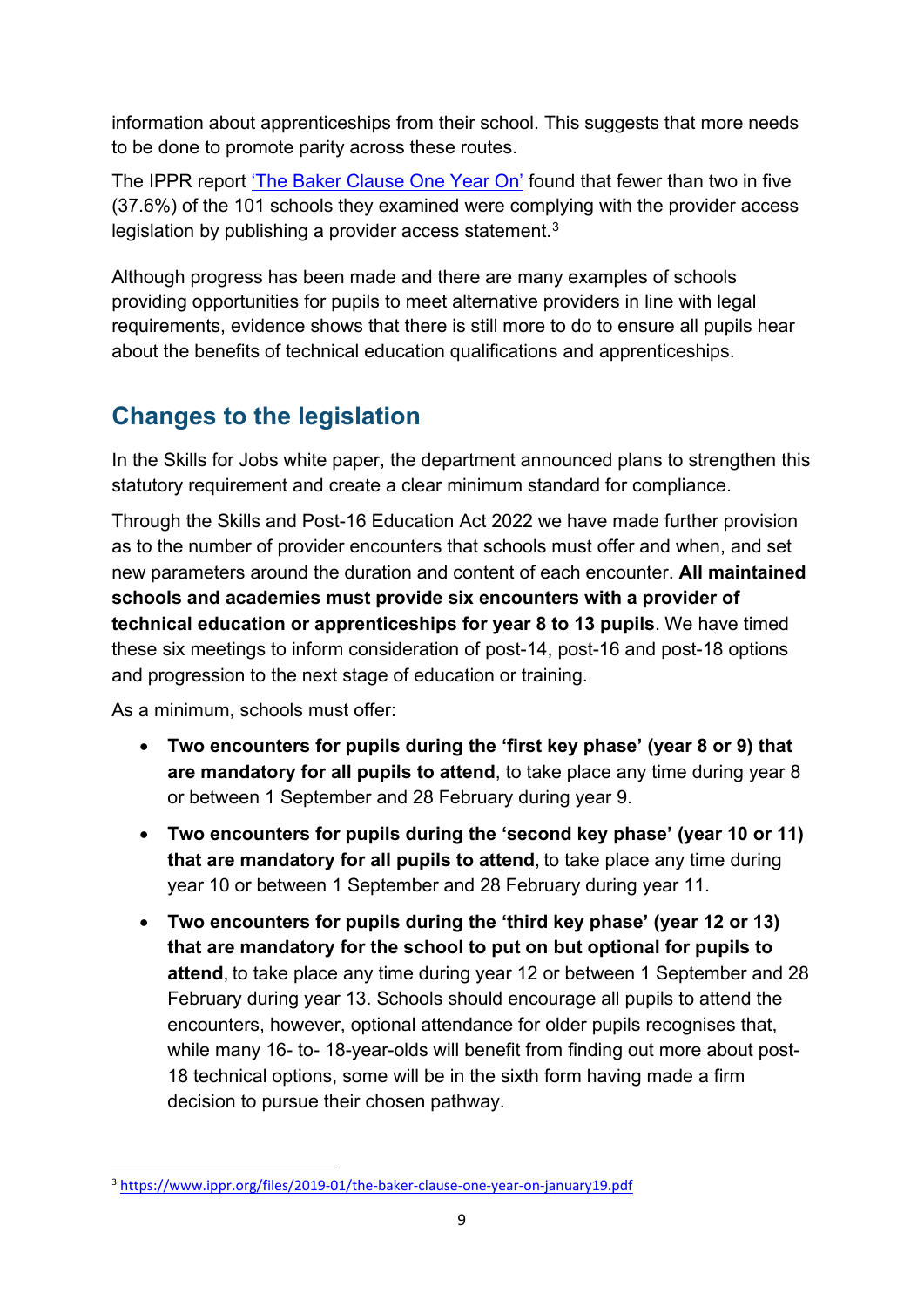All six encounters must happen for a reasonable period of time during the standard school day. Provider encounters that take place outside of school hours, for example parents evenings, do not count towards fulfilment of the legal requirement for six provider encounters, but schools are still encouraged to provide these complementary experiences for pupils and their parents.

Schools and providers should work together and schools must ask each provider to provide information to pupils that, as a minimum, includes:

- information about the provider and the approved technical education qualifications or apprenticeships that the provider offers,
- information about the careers to which those technical education qualifications or apprenticeships might lead,
- a description of what learning or training with the provider is like,
- responses to questions from the pupils about the provider or approved technical education qualifications and apprenticeships.

Schools are already required by law to prepare a policy statement setting out the circumstances in which education and training providers will be given access to pupils. The new legislation requires schools to set out the times at which access is to be given and explain how they will meet the new legal requirement to put on six provider encounters.

## <span id="page-9-0"></span>**Preparing for commencement**

Schools should review their current provider access arrangements and wider careers programmes in preparation for the commencement of the new law on 1 January 2023. This should include consideration of the range of provider encounters that the school will offer and how the school will set this out in the published policy statement and ensure that it is followed.

# <span id="page-9-1"></span>**Approaches to delivering encounters with providers of technical education and apprenticeships**

The six provider encounters prescribed by the legislation are a minimum standard. Many schools will choose to offer more opportunities for providers to talk directly to pupils and their parents, as part of a high quality careers programme, designed and delivered in line with the Gatsby Benchmarks of Good Career Guidance.

We expect schools to provide opportunities for visits from a range of providers to ensure that their pupils better understand all the options available to them to make informed decisions on their future training and education needs. There are a number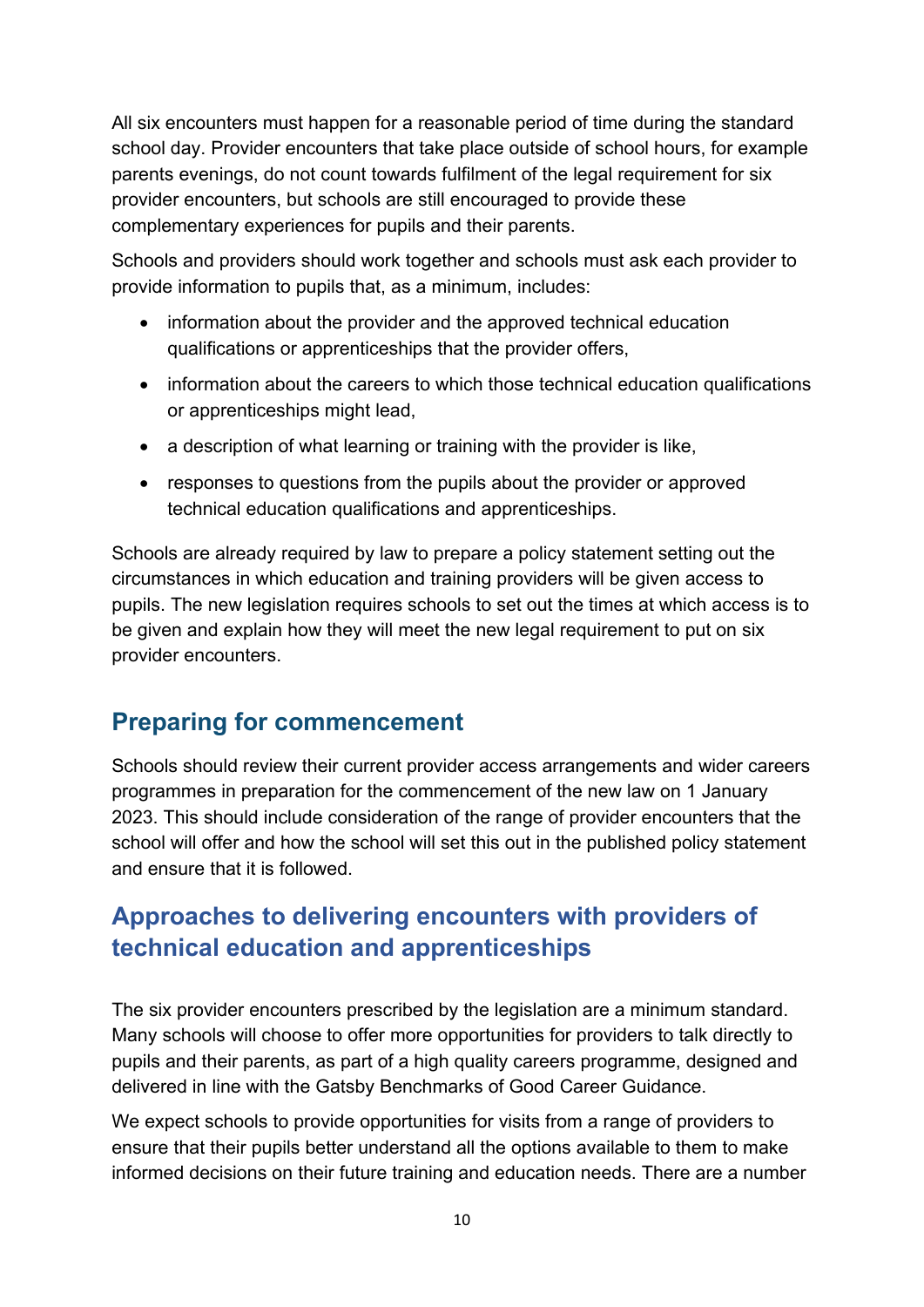of high-quality options available to your pupils and the range of providers should include those offering apprenticeships, T Levels and other approved technical education qualifications.

# <span id="page-10-0"></span>**Identifying a range of providers for pupils to meet**

Schools have flexibility to decide which providers to invite but should particularly consider those within reasonable travelling distance of the school, including, where available:

- **General Further Education (FE) Colleges** offer a range of qualifications and training including apprenticeships, traineeships, T levels, technical qualifications and higher education. Some offer programmes for 14- to- 16 year-olds who would benefit from education in a college environment. Most general and specialist FE colleges in England provide some higher education, much of which is vocationally orientated. The Association of Colleges has published a [list of all General Further Education Colleges in England.](https://www.aoc.co.uk/sites/default/files/232%20colleges%20in%20England.pdf)
- **Independent Training Providers (ITPs)** provide vocational and technical education with learning and training done in classrooms on the provider's premises, in workplaces or a mix of both. The Careers & Enterprise Company has published a [resource,](https://resources.careersandenterprise.co.uk/resources/technical-education-pathways-resource) created by the Association of Employment and Learning Providers (AELP), that provides information about technical education pathways and the work of the ITP sector. The AELP has created a further [resource](https://www.aelp.org.uk/media/4376/keyfacts-itps-v12.pdf) that provides key facts about ITPs. Schools can review the [register of apprenticeship training providers](https://www.gov.uk/guidance/register-of-apprenticeship-training-providers) to identify ITPs. Careers Hubs will be able to share information on local ITPs on request.
- **Institutes of Technology (IoTs)** are collaborations between existing FE colleges, universities and leading employers. IoTs offer a wide range of technical courses across sectors such as digital, advanced manufacturing, engineering and construction including higher apprenticeships, higher technical qualifications, degrees and T Levels. Further information and the locations of IoTs can be found [here.](https://www.institutesoftechnology.org.uk/study)
- **University Technical Colleges (UTCs)** are established by universities and employers. They work with a network of local industry partners to design a learning programme which covers the core curriculum of English, Maths and Sciences, and technical qualifications taught by specialist staff with industry standard equipment. The majority of UTCs are for 14- to- 19-year-olds and specialise in one or two STEM curriculum areas to address a defined skills shortage in the local area. Further information can be found on the Baker [Dearing Education Trust website](https://www.utcolleges.org/) along with a [list of all UTCs](https://www.utcolleges.org/find-a-utc/) in England.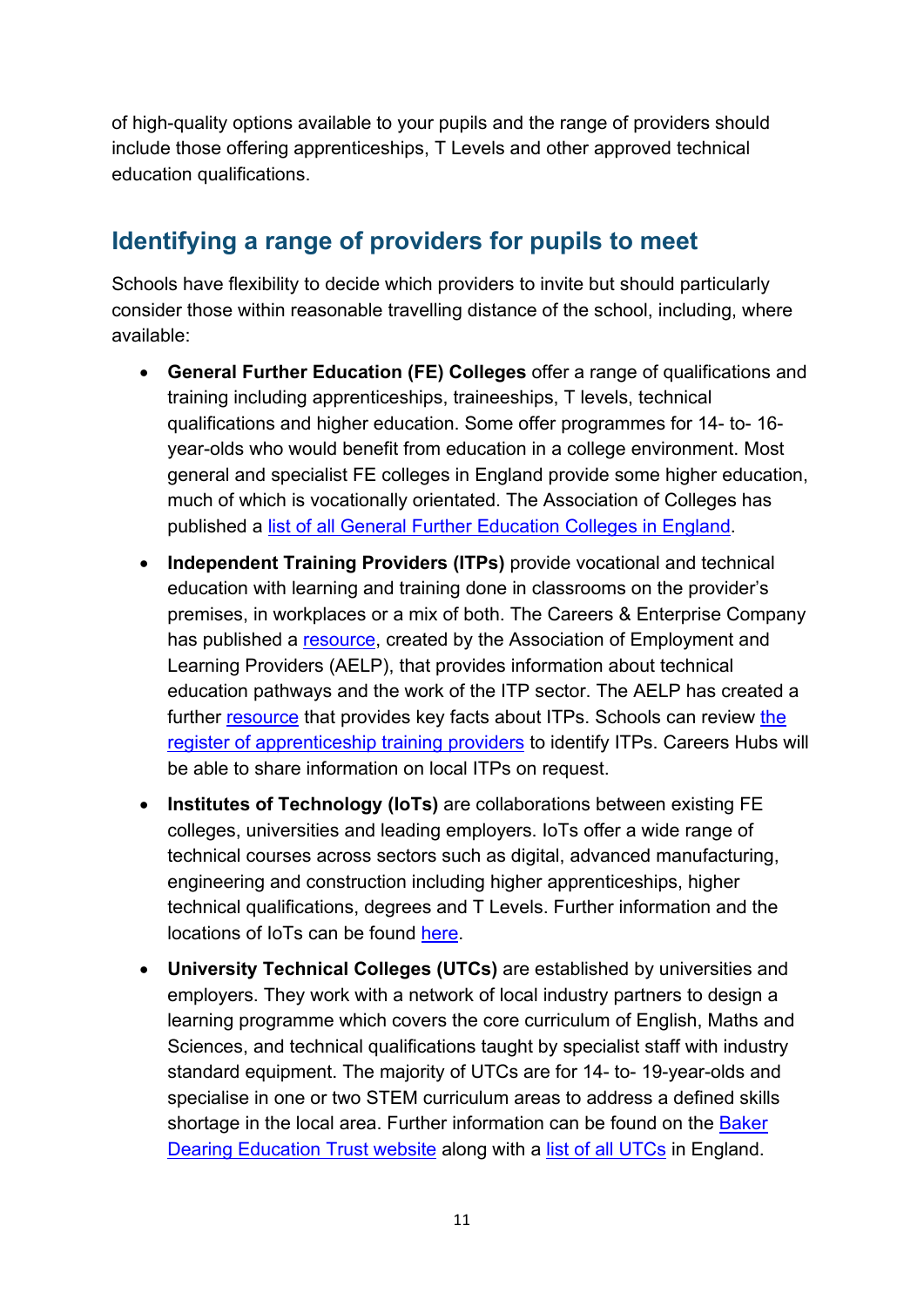- **Studio Schools** are small schools designed for 14- to- 19-year-olds of all abilities and offer a range of academic and vocational qualifications, often taught through project-based learning, alongside work experience. The core purpose of Studio Schools is to improve students' employability and life skills. Further information can be found on the [Studio Schools Trust website.](https://www.studioschoolstrust.org/)
- **Other Schools** that are offering technical education, such as T Levels or other vocational qualifications.

The apprenticeship training provider base is particularly large and diverse. It can include private training providers, further education colleges, higher education institutions, sixth form colleges, and employers. To inform decisions about which apprenticeship providers to invite in, schools may wish to consult [the register of](https://www.gov.uk/guidance/register-of-apprenticeship-training-providers)  [apprenticeship training providers.](https://www.gov.uk/guidance/register-of-apprenticeship-training-providers)

From September 2023, the number of T Level providers will have increased significantly to around 400 colleges, schools and other providers. Schools can find their nearest T Level provider at [www.tlevels.gov.uk](http://www.tlevels.gov.uk/)

Schools within a Careers Hub will be eligible to receive local support from their Hub to identify suitable providers in the local area and assist with building partnerships between the school and providers.

We encourage schools with limited access to providers in the local area to consider virtual encounters with providers further afield to ensure their pupils are aware of the opportunities and pathways available.

# <span id="page-11-0"></span>**Considering the timing and content of provider encounters**

Schools should design and tailor the programme of provider encounters so that, as pupils progress through school years 8 to 13, they can build up a clear picture of technical education and apprenticeship opportunities available to them at different stages. This means taking account of the key stage 4, [post-16](https://nationalcareers.service.gov.uk/careers-advice/career-choices-at-16) and [post-18](https://nationalcareers.service.gov.uk/careers-advice/career-choices-at-18) options that each provider offers when deciding which year group(s) would benefit most from meeting a provider.

Recognising that providers often have multiple qualifications and courses to offer to young people at different ages, the legislation includes flexibility for schools to arrange meetings with the same provider across more than one 'key phase'. For example, a school may invite an FE college to talk to pupils in the first key phase (year 8 to 9) about key stage 4 options and to talk to pupils in the second key phase (year 10 to 11) about post-16 options. However, within the same key phase, schools must always provide encounters with two different providers to meet the legal requirement. This means that an FE college talking to pupils multiple times across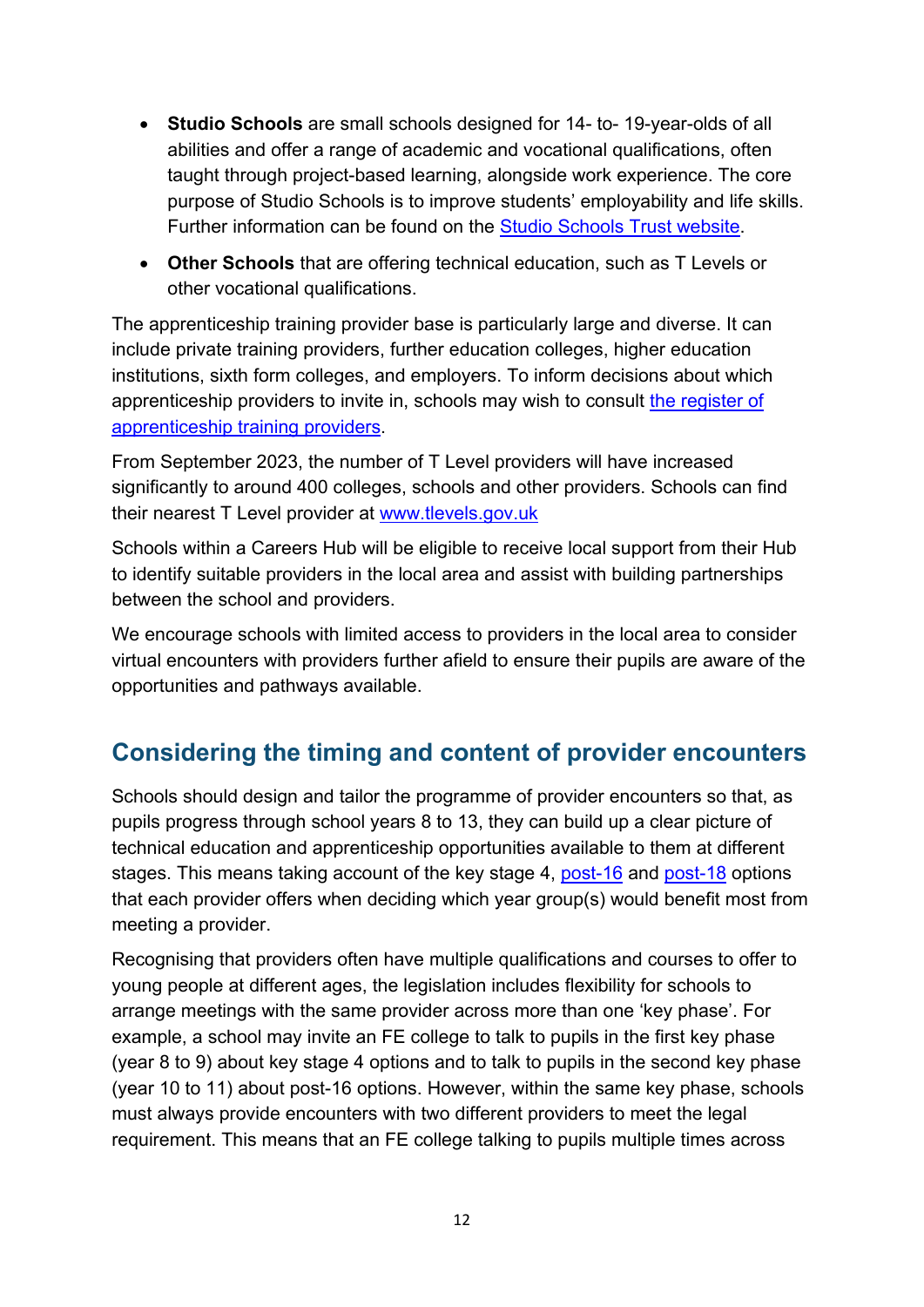year 10 and 11 (the second key phase) would only count as one mandatory provider encounter under the terms of the legal duty.

The school should not do anything which might limit the ability of pupils to attend. It would not be acceptable for schools to restrict invitations to selected groups of pupils or hold events outside of normal school hours.

The section on legislative changes describes a minimum set of information that the school must ask each provider to cover during each mandatory encounter with pupils. This will ensure that every provider gets the chance to present meaningfully to pupils. Beyond this legal requirement, there is scope for schools to consider carefully the frequency and scale of encounters and work with providers to tailor them to the needs of pupils. For example, the school may decide to arrange an annual event for a whole year group and invite multiple providers, or work with a group of providers to deliver one presentation covering multiple further education, T Level or apprenticeship opportunities in the local area.

Persons acting on behalf of a provider may represent the provider, or accompany the provider, if they are particularly well placed to engage and inform pupils about the options available. For example, a University Technical College or an apprenticeship provider may ask to bring a key employer with them on a provider visit. The school should consider such requests and consent cannot be withheld unreasonably. Schools and colleges should not require a Disclosure and Barring Service (DBS) check for a visitor who is in the school for a "one-off" visit. However, head teachers and principals should decide on the appropriate level of supervision for the duration of the visit.

## <span id="page-12-0"></span>**Reviewing your provider access policy statement**

Every school should review their arrangements for provider access in line with the changes to the legislation and prepare a new policy statement setting out the circumstances in which education and training providers will be given access to pupils. This statement, and wider careers programme, will need to be updated with information about how the school will meet the new legal requirement to put on six provider encounters, prior to the new duty coming into force on 1 January 2023. With the changes to the duty coming into force part way through the 2022/23 academic year, we strongly encourage schools to take the necessary steps to transition to the new arrangements as soon as possible.

The policy statement must be published, either as part of or alongside the wider careers programme, and should be made available on the school website. We expect a policy statement to be published for each academy within a multi-academy trust. The school may revise the policy statement from time to time and we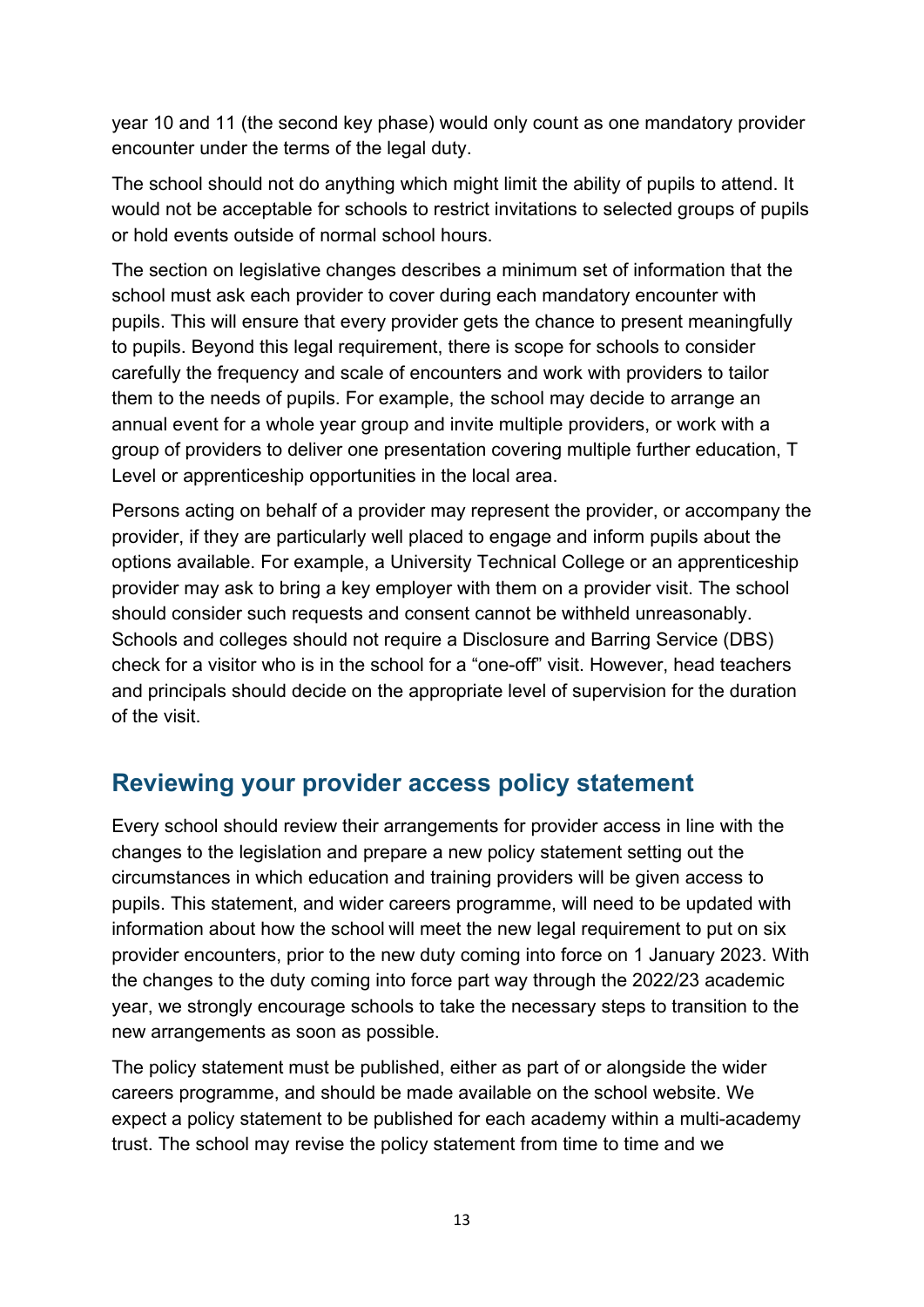recommend that this is done annually, by the Careers Leader, and agreed with the governing body.

The purpose of the statement is to set out how the school intends to comply with the minimum requirement to provide six encounters and the opportunities for providers to visit and to explain how requests from providers will be handled.

The policy statement must include:

- an explanation of how the school will comply with the new legal requirement to put on at least six encounters with providers of approved technical education qualifications or apprenticeships, including the times at which access is to be given;
- any procedural requirements in relation to requests for access e.g., the main point of contact at the school to whom requests should be directed;
- grounds for granting and refusing requests for access e.g., details of timetabled careers lessons, assemblies or careers events which providers may attend; and should include the safeguarding policy; and
- details of premises or facilities to be provided to a person who is given access e.g., rooms and resources to be made available in support of a provider visit.

The policy statement should also include:

- how the school will work with each visiting provider;
- a list of providers that have previously been invited into the school;
- if the school accepts live online encounters:
- destinations of previous pupils; and
- information about how a provider can raise a complaint and the procedure that will be followed.

Beyond these requirements and expectations, the school can design the policy statement in a way which best suits their needs. For example, it could be incorporated into the wider set of information about the careers programme that maintained schools must and academies should publish under the School Information (England) Regulations 2008. [4](#page-13-0) What is most important is that the document includes clear details of the opportunities for providers to visit the school to talk directly to pupils and the process for providers to request access. An example of a suitable policy statement is at Annex A. The Careers & Enterprise Company has

<span id="page-13-0"></span> $<sup>4</sup>$  Schools are required to publish (a)the name, email address and telephone number of the school's careers</sup> leader; (b)a summary of the careers programme including details as to how pupils, parents, teachers and employers may access information regarding the careers programme; (c) how the school measures and assesses the impact of the careers programme on pupils; (d)the date of the school's next review of the information".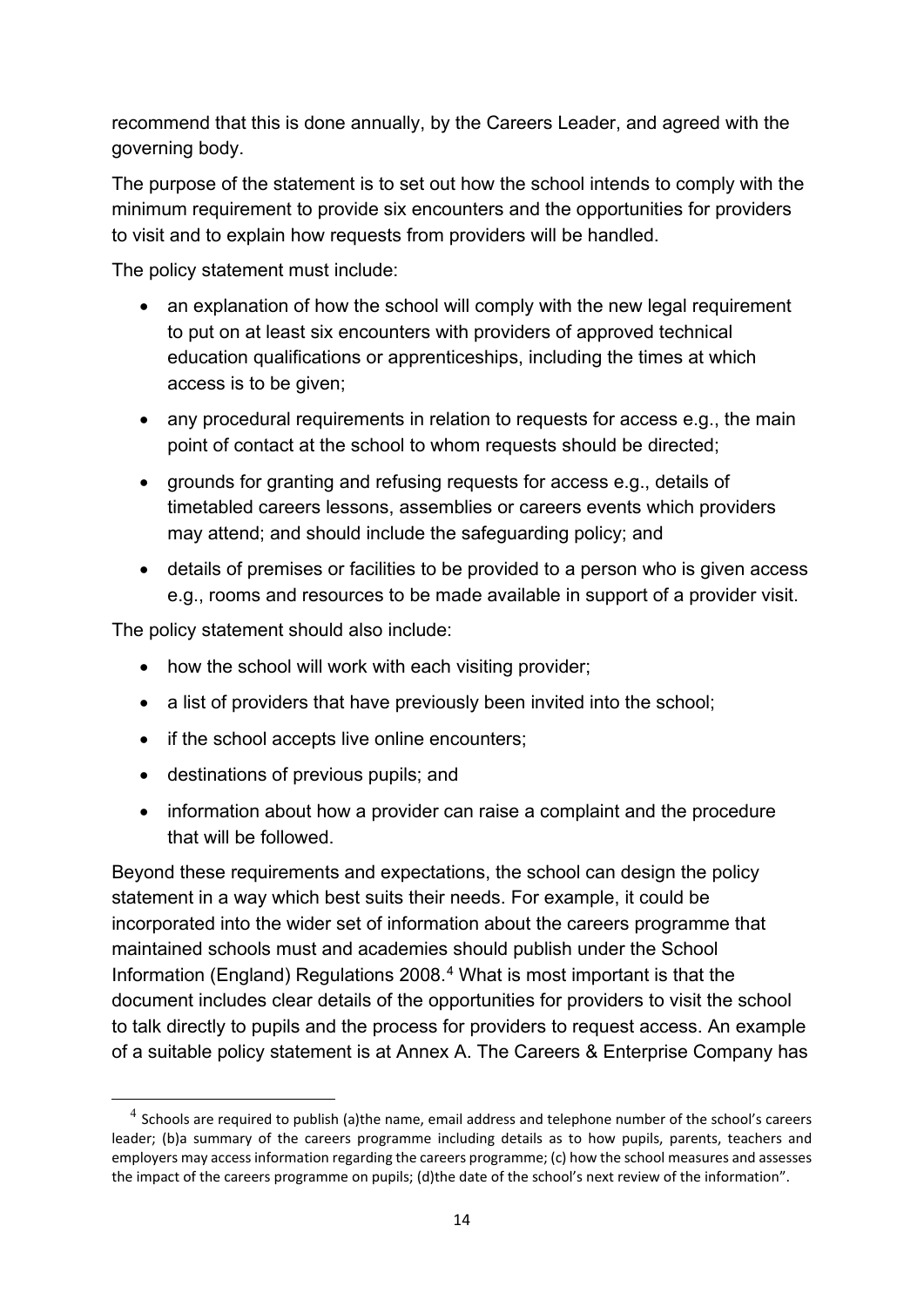published further examples online, for example a [policy statement](https://resources.careersandenterprise.co.uk/resources/ceiag-example-policy) integrated into a wider careers policy document.<sup>[5](#page-14-3)</sup>

#### <span id="page-14-0"></span>**Provider access legislation and the Gatsby Benchmarks**

Opportunities to meet providers of technical education and apprenticeships are just one of a number of careers activities that schools should provide for pupils as part of an embedded programme of careers education and guidance. The development of a careers programme in line with the Gatsby Benchmarks of Good Career Guidance increases opportunities for pupils to access everything from experiences of the workplace and personal guidance with a careers adviser, to engagement with employers, colleges, training providers and universities. [Gatsby Benchmark 7:](https://www.goodcareerguidance.org.uk/case-study/encounters-with-further-and-higher-education)  [Encounters with further and higher education](https://www.goodcareerguidance.org.uk/case-study/encounters-with-further-and-higher-education) builds on the requirements of the provider access legislation by setting an expectation that all pupils should understand the full range of learning opportunities that are available to them, including both technical and academic routes and learning in schools, colleges, universities and in the workplace. This means that the school should also provide a range of opportunities for providers offering academic options, including sixth form and tertiary colleges and higher education institutions, to visit the school to talk to pupils. By following the requirements of Benchmark 7, alongside the requirements of the provider access legislation, schools will help all pupils to develop a comprehensive picture of the education and training options available beyond the school. [6](#page-14-4)

# <span id="page-14-1"></span>**Ensuring provider encounters are meaningful and high quality**

## <span id="page-14-2"></span>**Preparing for provider encounters**

Schools should prepare for each provider visit by advising pupils and their parents to consult provider websites for background information, including details of the courses and qualifications that the provider offers and their Ofsted grade. Inspection reports are available on [Ofsted's website.](https://reports.ofsted.gov.uk/) Schools can also allow providers to make available copies of their prospectus, as part of their visit. This additional information can help pupils to consider the merits of different providers and make fully-informed decisions about next steps. Schools may want to help their pupils set objectives prior to the provider encounter.

<span id="page-14-3"></span><sup>&</sup>lt;sup>5</sup> A new example will be provided in the final published statutory guidance

<span id="page-14-4"></span><sup>&</sup>lt;sup>6</sup> When this consultation draft is finalised and integrated into the statutory guidance on careers guidance and access for education and training providers, this section will link to relevant context and information on meeting the wider careers duties and Gatsby Benchmarks.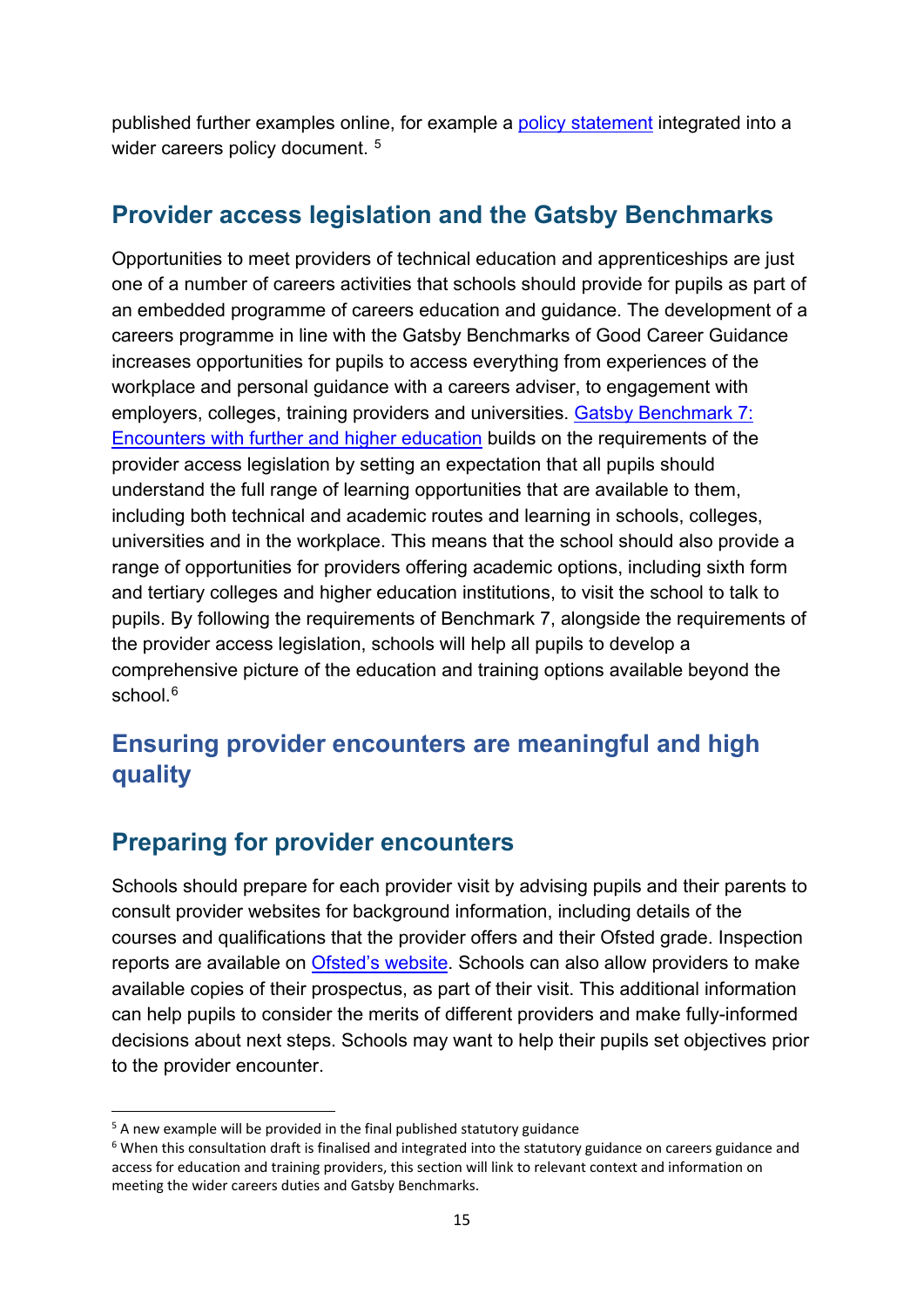The Careers & Enterprise Company's [Encounters with further and higher education](https://www.careersandenterprise.co.uk/media/40ener54/1445_bm7_final.pdf)  [report](https://www.careersandenterprise.co.uk/media/40ener54/1445_bm7_final.pdf) offers practical tips from schools and colleges for achieving Gatsby Benchmark 7 and provides advice on encounters with further education. The Careers & Enterprise Company's [Making it meaningful checklist](https://resources.careersandenterprise.co.uk/sites/default/files/2022-02/1540_Make%20it%20meaningful%20checklist_v3.pdf) is designed to help Career Leaders ensure that careers activities, including provider encounters, are meaningful for all participants and will ensure quality and consistency of the activity.

We encourage schools to develop strong relationships with providers in the local area to build trust and make encounters easier to plan and deliver. Schools can access support from The Careers & Enterprise Company's [website](https://www.careersandenterprise.co.uk/) to ensure they have the right guidance on how best to prepare for each provider visit. Schools within a Careers Hub can access further support through their Hub to help become empowered to deliver meaningful encounters.

A range of government-funded resources offer further information and support for schools:

- The [Get the Jump: explore your education and training choices w](https://nationalcareers.service.gov.uk/explore-your-education-and-training-choices)ebsite explains all of the further and higher education options, including technical routes.
- [Amazing Apprenticeships](https://amazingapprenticeships.com/) works with schools to promote the benefits of T Levels, apprenticeships and technical education and produces a wide range of resources to use with pupils and their families.
- National Careers Service website offers information on [post-16](https://nationalcareers.service.gov.uk/careers-advice/career-choices-at-16) and post-18 [options.](https://nationalcareers.service.gov.uk/careers-advice/career-choices-at-18)
- The department funds the Apprenticeship Support and Knowledge for Schools [and Colleges \(ASK\) programme](https://www.apprenticeships.gov.uk/influencers/what-support-can-i-access) which offers free support to better inform pupils about apprenticeships, traineeships and T Levels.
- Through the Jobcentre Plus Support for Schools programme, local Jobcentre Plus advisers offer 12- to- 18-year-old pupils insight into the world of work and advice on options like traineeships and apprenticeships.

# <span id="page-15-0"></span>**Considering the needs of each pupil**

All pupils should have the same opportunities for meaningful provider encounters. Some pupils with special educational needs and disabilities, looked after children and pupils from Gypsy, Roma and Traveller communities may need additional support to access provider encounters. Schools can prepare by talking to providers about the range of provision available for young people with specific needs or disabilities. Schools should involve parents/carers, the Special Educational Needs Coordinator (SENCO) and other relevant staff to identify any barriers and support needed, and tailor each provider encounter appropriately. Pupils with an education, health and care plan should have formal opportunities to discuss education, training and career opportunities as part of their annual review, from year 9 onwards.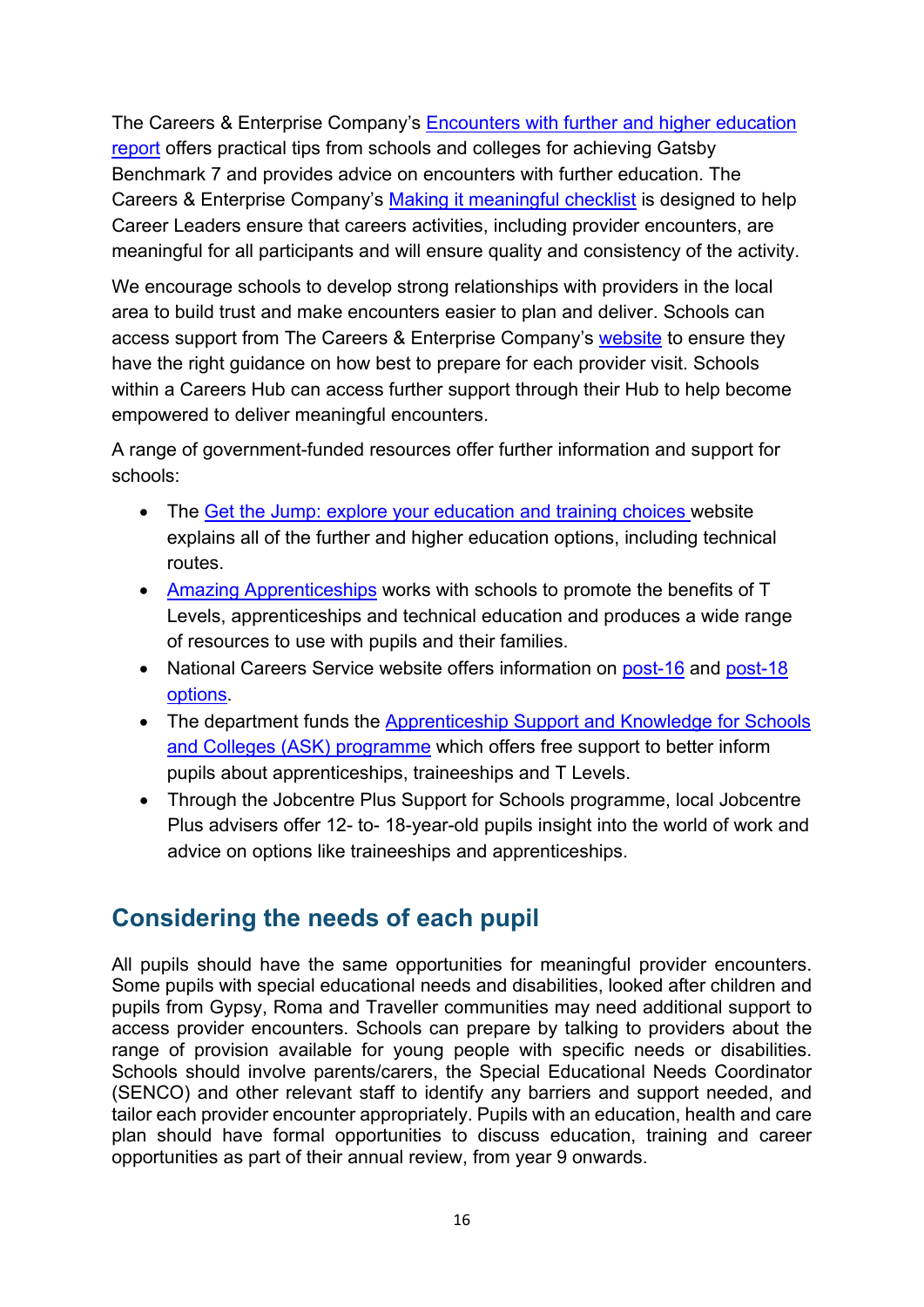#### <span id="page-16-0"></span>**The role of online provider encounters**

We expect most provider encounters to be face-to-face but encourage a blended approach with the use of virtual engagement where access may be an issue. Online engagement can offer a variety of benefits which include greater flexibility, efficiency and the ability to draw on a wider pool of providers. If a school opts to provide an online provider encounter, they must ensure that the encounter is meaningful and high quality while following the same standards as a face-to-face encounter. The encounter should be live and not a pre-recorded video to ensure it is tailored to the school and that pupils are able to ask questions. Some pupils may benefit from online encounters if they do not feel comfortable with face-to-face encounters.

#### <span id="page-16-1"></span>**Involving parents and carers**

We encourage schools to involve parents in the process by informing them of the providers that are being invited to speak to pupils and advise parents to consult the providers website to find out more information about the courses and qualifications on offer and the provider's Ofsted grade. Providers and schools should also consider how the information their child receives can be reinforced outside of the encounter itself and, for example, how the encounter can be supplemented with follow up resources that are specifically tailored to parents and carers. Schools should make parents aware of the [Talking Futures](https://www.talkingfutures.org.uk/) toolkit which supports parents to have informed and constructive conversations with their child about their future options. We encourage schools to invite providers to parents' evenings to help parents become familiar with all the options available to their child.

## <span id="page-16-2"></span>**Ladder of support and intervention**

The department has developed a ladder of support and intervention to ensure that there is a transparent and consistent approach to helping all schools to meet the provider access legislation and to taking action to respond to cases of noncompliance.

The Careers & Enterprise Company will provide support to schools and providers at a national, Careers Hub and institutional level.

#### National: (LINK)

Every school and provider in England will be able to access support including templates, guidance on how to maximise encounters, and good practice sharing via events and webinars. CEC will embed the new provider access statutory guidance into existing support, resources and training such as Careers Leader training. CEC will work with sector partners to ensure that tailored and specific support is available for different audiences, for example on SEND.

Local (where in a careers hub): (LINK)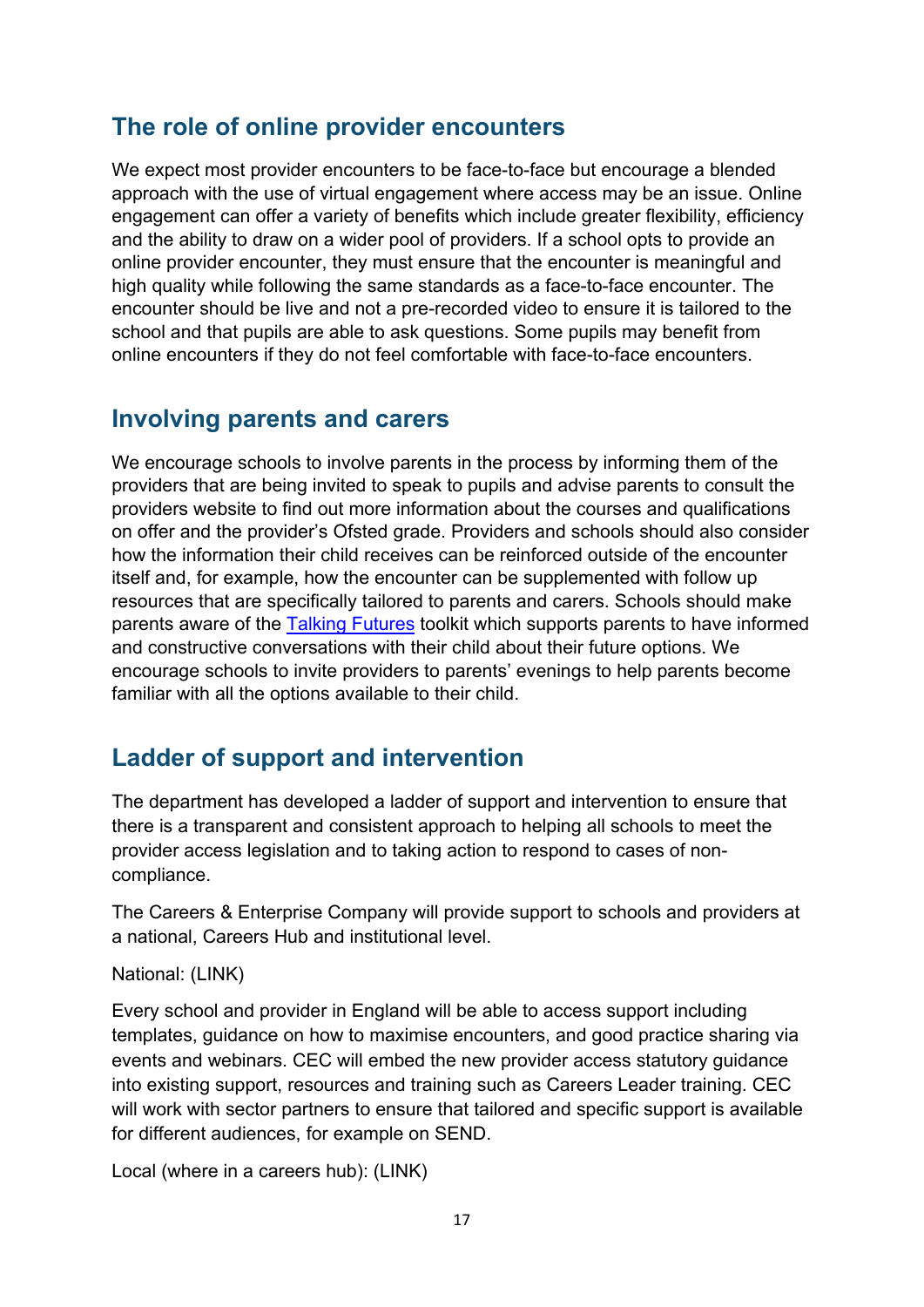Providers will be able to access support from the Careers Hub including access to local networks and information on existing complementary initiatives, sharing of best practice in maximising the value of encounters, and advice on contacting and maintaining visibility to schools. A nominated provider access Hub Lead will be able to provide personalised advice to providers on request.

Schools will be supported by the Careers Hub and network including Enterprise Advisers and Cornerstone employers. Hubs will be the link with local networks to share good practice and identify opportunities to align with other existing initiatives such as Local Skills Improvement Plans (LSIPs). Hubs will work in partnership with schools to identify relevant providers in their area and support schools to identify opportunities to tailor support based on local context and need.

#### Institutional:

Additional targeted support and guidance will be offered if there are concerns about a school's adherence to the provider access legislation as a result of the department's own monitoring of compliance, information in a published Ofsted inspection report or a complaint from a provider. A dedicated email address for providers to raise complaints will be set up. It is expected that the vast majority of schools will be able to comply after benefitting from this additional support. However, in the event of persistent non-compliance, the school would move up the ladder with higher steps including an expert review of the school's careers provision with a focus on provider access, a letter from an official or a DfE Minister, Careers Leader training and the use of the Secretary of State's intervention powers. In extreme cases, if all other options have been exhausted, the school could lose access to governmentfunded careers support or be placed under a legal direction to comply with the provider access legislation.

#### **Ladder of support and intervention**

- **1. Support-** The school will be reminded of the requirements of the duty. They will receive targeted support and guidance about what the school needs to do to comply with the provider access duty.
- 2. **Review-** The school will be required to undertake a review of their careers provision with a focus on provider access legislation. The review will depend on the school's situation but may include a self-review, Careers Hub review and/ or a peer review and will allow the school to learn about best practice. Following the review, where appropriate, the Careers Hub will coordinate access between suitable providers and the school.
- 3. **Plan-** The school will be strongly encouraged to undertake an expert review or independent quality assurance of their careers provision focused on the provider access legislation. The school will be supported to develop an improvement plan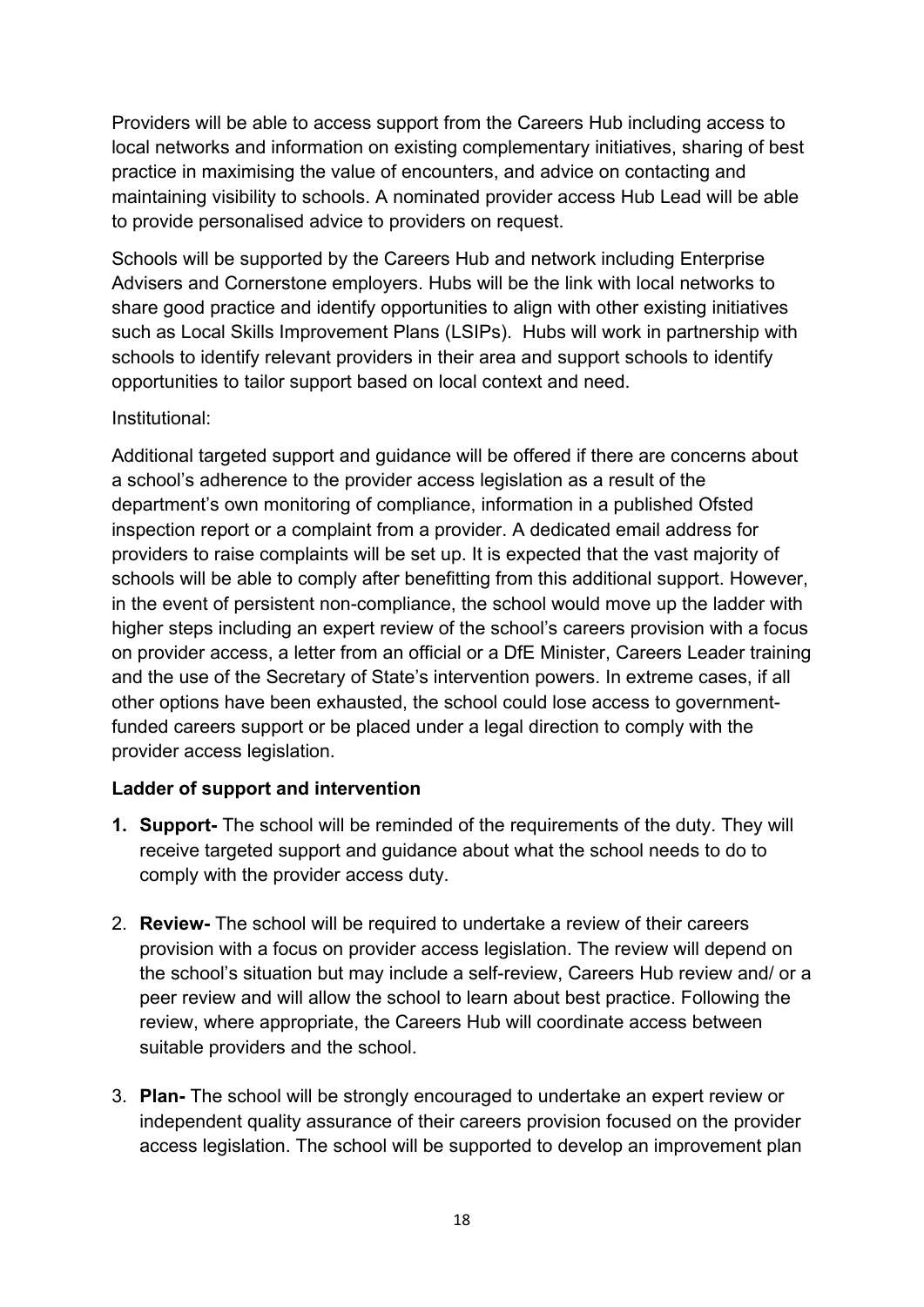to outline how they will improve their careers provision and compliance with the provider access legislation.

- **4. Training-** If the school continues to be non-compliant, an official or a minister from the Department for Education will write to the school reminding them of the requirements of the duty and will state a date that the school will need to comply by to avoid moving to formal intervention. The letter will state that the senior leadership team and/ or the governors should undertake Careers Leader training (depending on the circumstance, the school may have to fund the training).
- **5. Intervention-** The use of the Secretary of State's intervention powers, under Section 496 and 497 of the Education Act 1996, to require appropriate remedial action to be taken.

Schools that have been on the ladder of support and intervention will be subject to further monitoring in the current and following academic year to ensure they have the right support going forward. This applies to schools that reach step 2 or higher.

## <span id="page-18-0"></span>**The role of Ofsted**

Ofsted's updated school inspection handbook for September 2021 sets out strengthened expectations with respect to careers education, information, advice and guidance (CEIAG), and specifically the provider access legislation. Ofsted's grade criteria set out the expectation that a school with 'good' personal development will meet the requirements of the provider access legislation, and where this is not the case, inspectors will state this in the published inspection report, and that they will consider what impact this has on the quality of CEIAG and the subsequent judgement for personal development.

# <span id="page-18-1"></span>**Examples of good practice[7](#page-18-2)**

#### **Delivery of two mandatory provider encounters during the first key phase (year 8/9)**

**School A** puts on a University Technical College event for all year 8 pupils in the autumn term during school hours. During the event the UTC provides a presentation about UTC's, what courses are on offer and what kind of careers routes follow certain courses. Former and current UTC pupils speak at the event about their personal experience. The UTC staff offer a Q&A to all pupils ensuring they answer all questions. The UTC staff offer meetings in groups or one-to-one

<span id="page-18-2"></span><sup>&</sup>lt;sup>7</sup> This section will be strengthened with real-life examples provided by participants in the consultation in response to consultation question 11.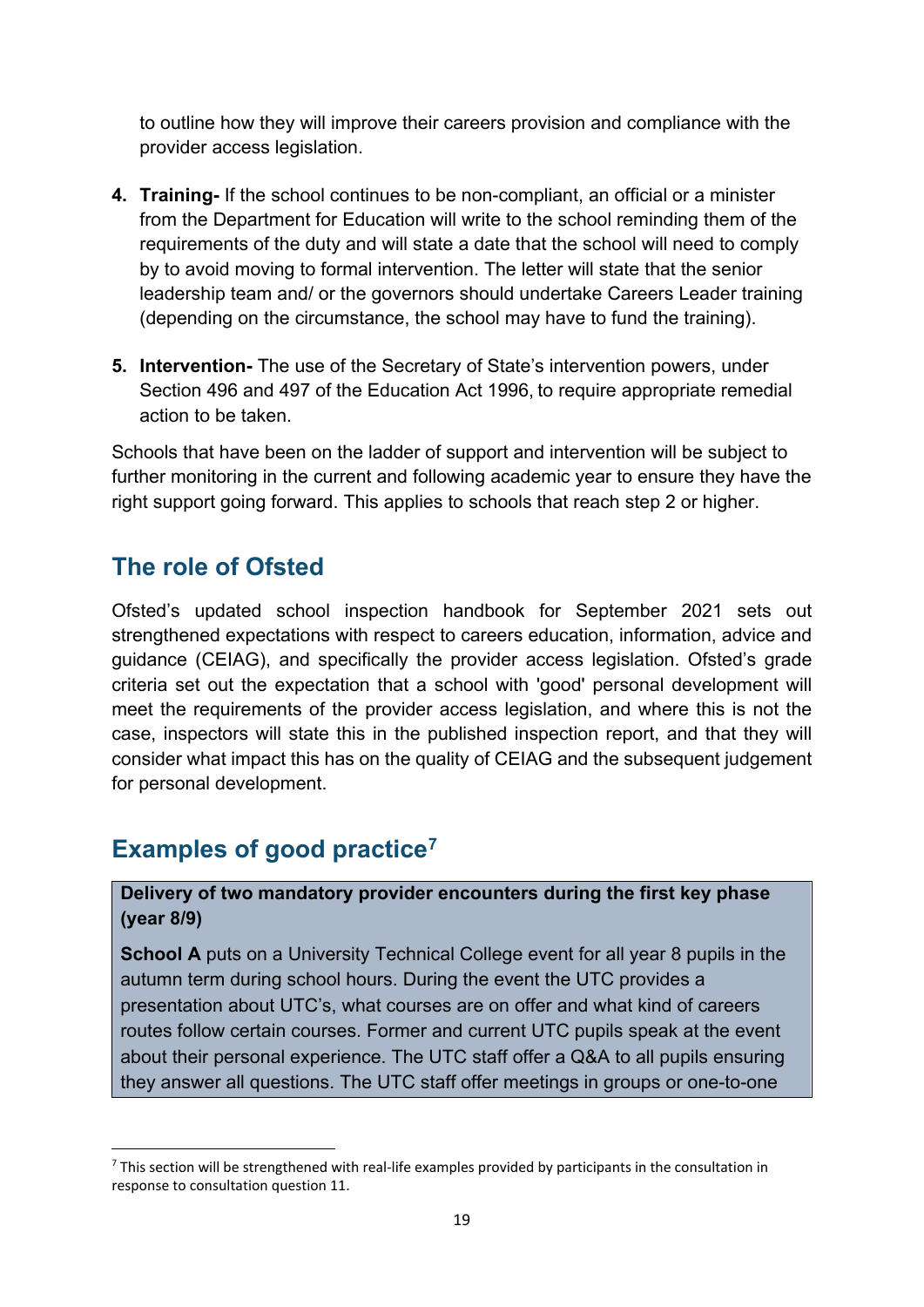depending on the level of interest to any pupils that want further information. A prospectus is handed out to all pupils to take home.

**School A** puts on a Key Stage 4 options event during the autumn term and invites a college and an apprenticeship provider to present during an assembly. Both presentations offer an overview of KS4 technical options and apprenticeships. Following the presentation, the providers offer a Q&A and ensure they answer all questions. Additional information is handed out to pupils to take home to discuss with their parents.

School A has achieved the minimum requirement to offer two encounters during the year 8 to 9 phase to all pupils during school hours.

#### **Delivery of two mandatory encounters during the second key phase (year 10/11)**

**School A** invites a General FE College to speak at a morning assembly to all year 10 pupils about post-16 technical options. Prior to the assembly the school sends out the college website link to all pupils and parents, signposting them to general information about the college, its technical education and apprenticeship provision and Ofsted rating. On the day of the assembly the provider representative delivers a presentation about the college, its courses and qualifications and possible careers routes. Short video clips from a number of college pupils explain what it is like to learn at the college. The college ends the assembly with a Q&A ensuring they answer all questions pupils may have and remain afterwards for any follow up face-to-face questions.

**School A** invites an apprenticeship provider to speak to the same pupils once they move into year 11 to talk about post 16 apprenticeship options. The assembly follows the same format and offers the same pupils the chance to learn about apprenticeships and the careers they might lead to and to ask questions. The provider representative brings two young apprentices from the local area to talk to pupils about their experiences of apprenticeships and their future career ambitions.

School A has achieved the minimum requirement to offer two encounters during the year 10 to 11 phase to all pupils during school hours.

#### **Delivery of two optional to attend encounters during the third key phase (year 12/13)**

**School A** holds a Higher Education fair for a variety of HE providers including local Further Education colleges. The fair is held during school hours and allows the opportunity for pupils to learn about higher education options along with further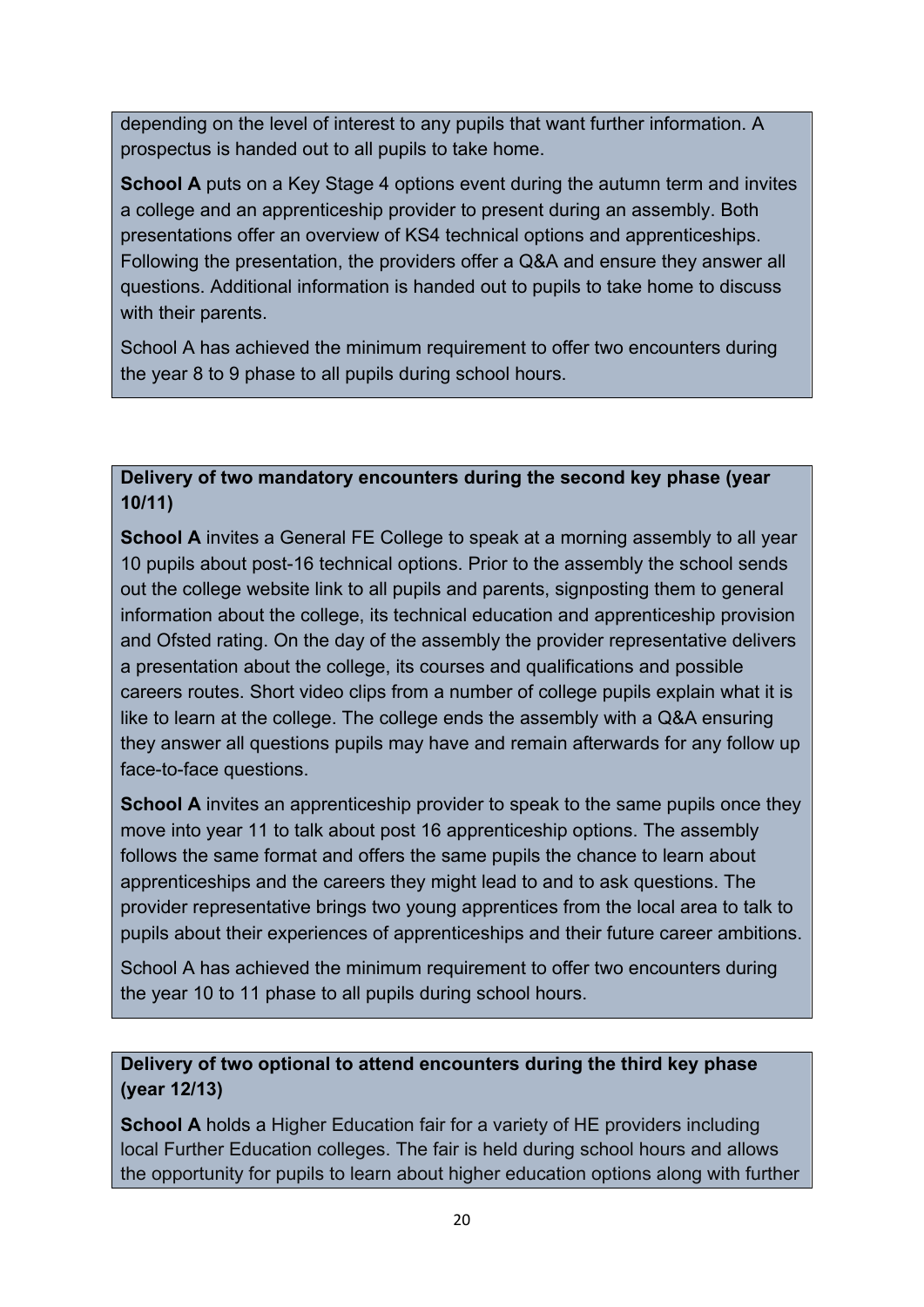education. Attendance is optional for pupils but the school encourages any pupils that have not made firm decisions on their next steps to participate and learn about HE and FE options. Pupils can visit stalls and find out more about what is on offer, parents are also welcome to join.

**School A** invites a higher and degree apprenticeship provider to a timetabled lesson about post 18 options during the autumn term. The timetabled lesson starts with a presentation from the providers and end with a Q&A with the providers answering all the questions. The encounter offers year 13 pupils the chance to learn about higher and degree apprenticeships and the careers they might lead to. The encounter is optional for pupils to attend but the school encourages pupils that have not decided on next steps to attend.

School A has achieved the minimum requirement to offer two encounters during the year 12 to 13 phase to all pupils during school hours.

#### **Example of encounters from a schools progressive careers programme**

**School X** runs a series of 'Step up days' as part of their progressive careers programme. One of the sessions during the day is the delivery of provision from an independent training provider of apprenticeships. Each session is an hour and includes an opportunity for the ITP to explain the courses on offer and the various levels. As part of the session, there is a short talk by an apprentice about their experience of the apprenticeship with an opportunity in the smaller group to discuss points. As part of the discussion the apprentice asks questions of the pupils around the myths or stereotypes. The teacher in the room has also prepared with the pupils some possible questions to ask. There is time left at the end for individual pupils to speak with the apprentice and find out more. As part of the follow up there is an opportunity to visit the ITP on site and take part in a workshop so pupils are asked to consider if they might like to experience this. As part of the session, a pupil provides a write-up which is published to parents to inform them of the key learning – this is checked by the ITP and Careers Leader prior to publication.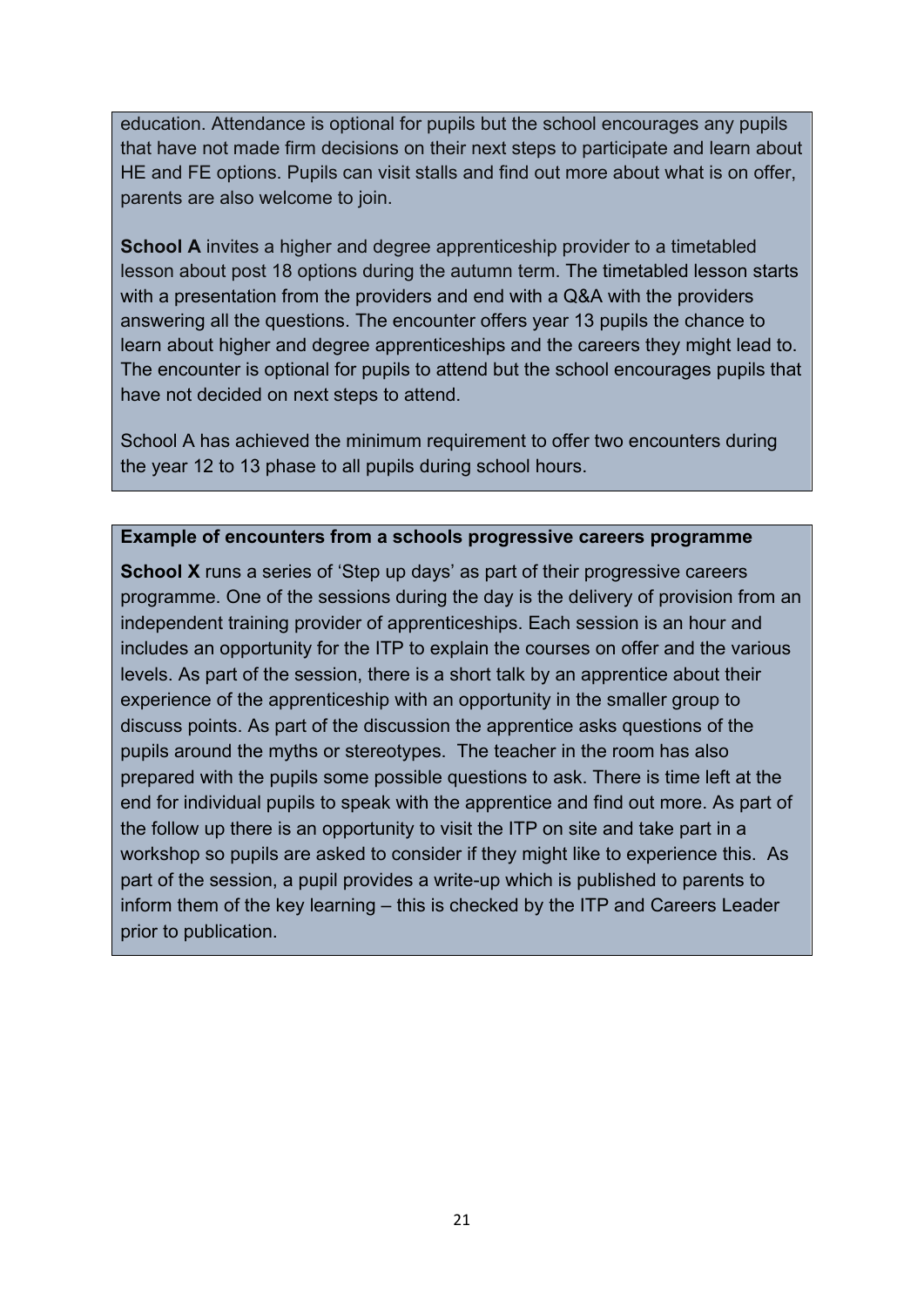# <span id="page-21-0"></span>**Annex A: Example of a policy statement on provider access**

This policy statement could be integrated into a wider careers plan or strategy for your school or college.

#### *[School Name]***: Provider Access Policy**

#### **Introduction**

This policy statement sets out the school's arrangements for managing the access of providers to the school for the purpose of giving them information about the provider's education or training offer. This complies with the school's legal obligations under Section 42B of the Education Act 1997.

#### **Pupil entitlement**

All pupils in years 8 to 13 are entitled:

- to find out about technical education qualifications and apprenticeships opportunities, as part of a careers programme which provides information on the full range of education and training options available at each transition point;
- to hear from a range of local providers about the opportunities they offer, including technical education and apprenticeships – through options events, assemblies and group discussions and taster events;
- to understand how to make applications for the full range of academic and technical courses.

**For pupils of compulsory school age these encounters are mandatory and there will be a minimum of two encounters for year 8 to 9 pupils and two encounters for year 10 to 11 pupils. For pupils in year 12 to 13, particularly those that have not yet decided on their next steps, there are two more provider encounters available during this period, which are optional for pupils to attend.**

These provider encounters will be scheduled during the main school hours and the provider will be given a reasonable amount of time to, as a minimum:

- share information about both the provider and the approved technical education qualification and apprenticeships that the provider offers
- explain what career routes those options could lead to
- provide insights into what it might be like to learn or train with that provider (including the opportunity to meet staff and pupils from the provider)
- answer questions from pupils.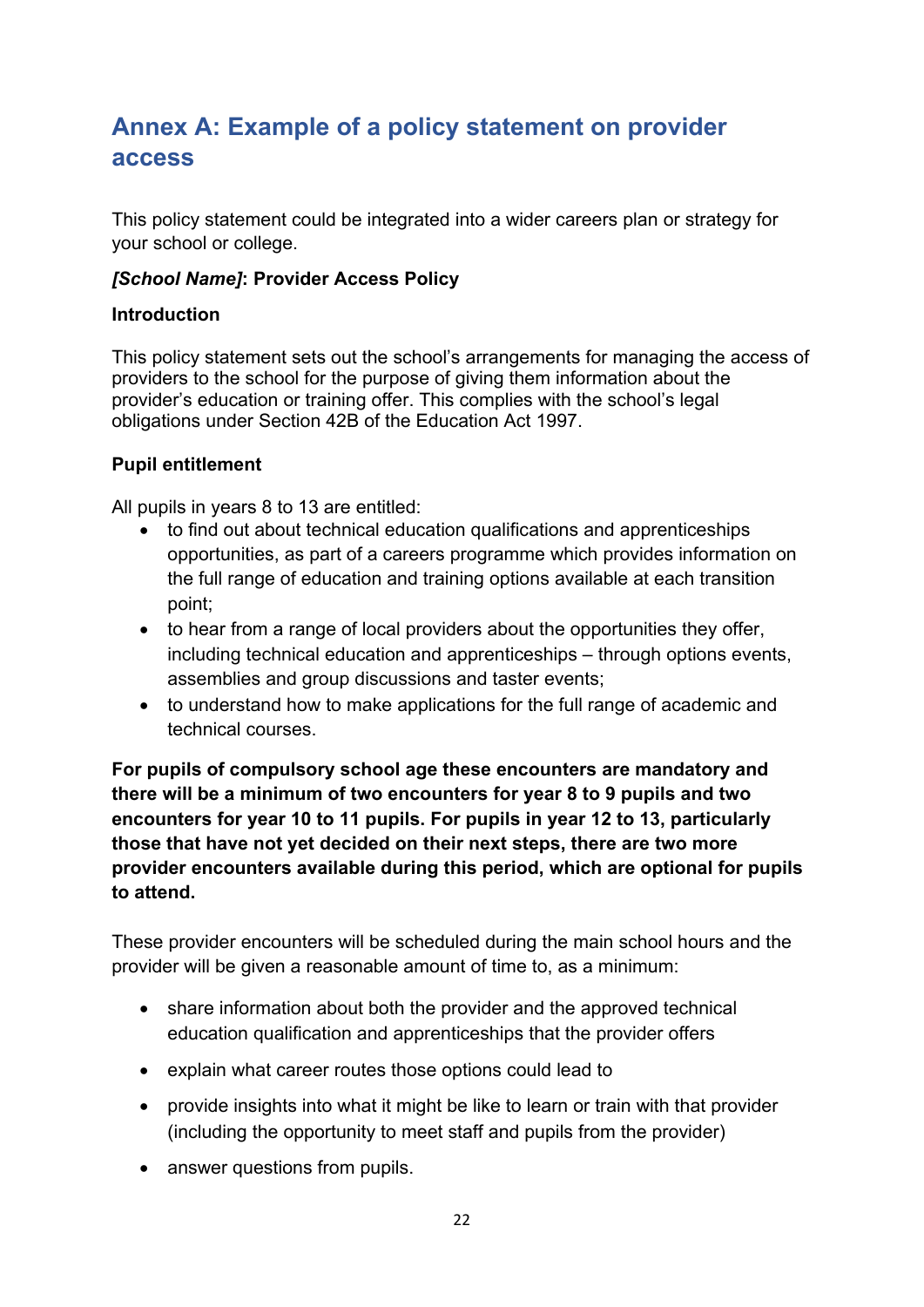#### **Meaningful provider encounters**

One encounter is defined as one meeting/session between pupils and one provider. We are committed to providing meaningful encounters to all pupils using the Making [it meaningful checklist.](https://resources.careersandenterprise.co.uk/resources/making-it-meaningful-benchmark-7)

#### **Previous providers**

In previous terms/years we have invited the following providers from the local area to speak to our pupils:

- ITP X
- ITP Y
- General FE College X
- Apprenticeship provider X
- General FE College Y

#### **Destinations of our pupils**

Last year our year 11 pupils moved to range of providers in the local area after school:

[stats on destinations]

- General FE College X
- General FE College Y
- ITP X
- ITP Y
- Apprenticeship provider X
- Sixth form X

Last year our year 13 pupils moved to range of providers in the local area after school:

• [stats on destinations]

#### **Management of provider access requests**

#### **Procedure**

A provider wishing to request access should contact *[Name]*, *[Job title],[Contact method]*

#### **Opportunities for access**

The school offers the six provider encounters required by law (marked in bold text) and a number of additional events, integrated into the school careers programme. We will offer providers an opportunity to come into school to speak to pupils or their parents or carers.

Please speak to our Careers Leader to identify the most suitable opportunity for you.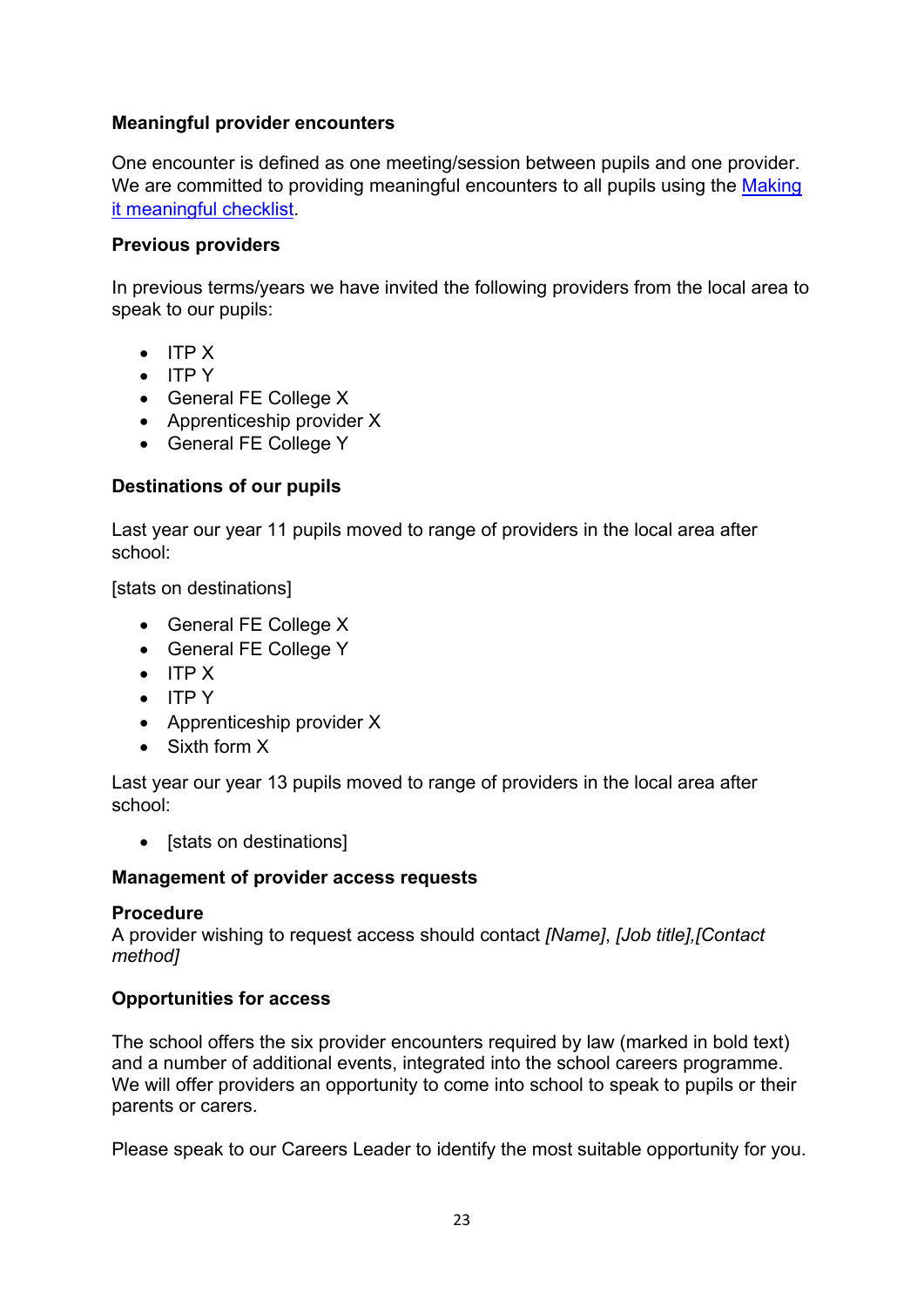|                   | <b>Autumn Term</b>                                                                                                                                        | <b>Spring Term</b>                                                                                                                                    | <b>Summer Term</b>                                                                                                                                                                |
|-------------------|-----------------------------------------------------------------------------------------------------------------------------------------------------------|-------------------------------------------------------------------------------------------------------------------------------------------------------|-----------------------------------------------------------------------------------------------------------------------------------------------------------------------------------|
| Year <sub>8</sub> | <b>Event for University Technical</b><br>College                                                                                                          | Employer event for pupils, parents -<br>market stall event giving overview of<br>local, regional and national<br>opportunities and skills requirement | Technical/vocational tasters at local<br>college/s, training providers                                                                                                            |
| Year <sub>9</sub> | Meeting with careers adviser                                                                                                                              | KS4 options event - Y college and Z<br>apprenticeship provider attending to<br>give presentations to pupils                                           | No encounters - legislation requires<br>encounters to take place by 28<br>February if in year 9                                                                                   |
| Year 10           | Post 16 technical education<br>options assembly with General<br><b>Further Education College</b><br>Life Skills - work experience<br>preparation sessions | Technical/vocational tasters at local<br>college/s, training providers                                                                                | Technical/vocational tasters at local<br>college/s, training providers                                                                                                            |
| Year 11           | Post 16 provider open evenings.<br>Post 16 apprenticeships<br>assembly<br>Meetings with careers adviser<br>Post 16 applications                           | Post-16 interviews                                                                                                                                    | No encounters - legislation requires<br>encounters to take place by 28<br>February if in year 11<br>Confirmation of post-16 education and<br>training destinations for all pupils |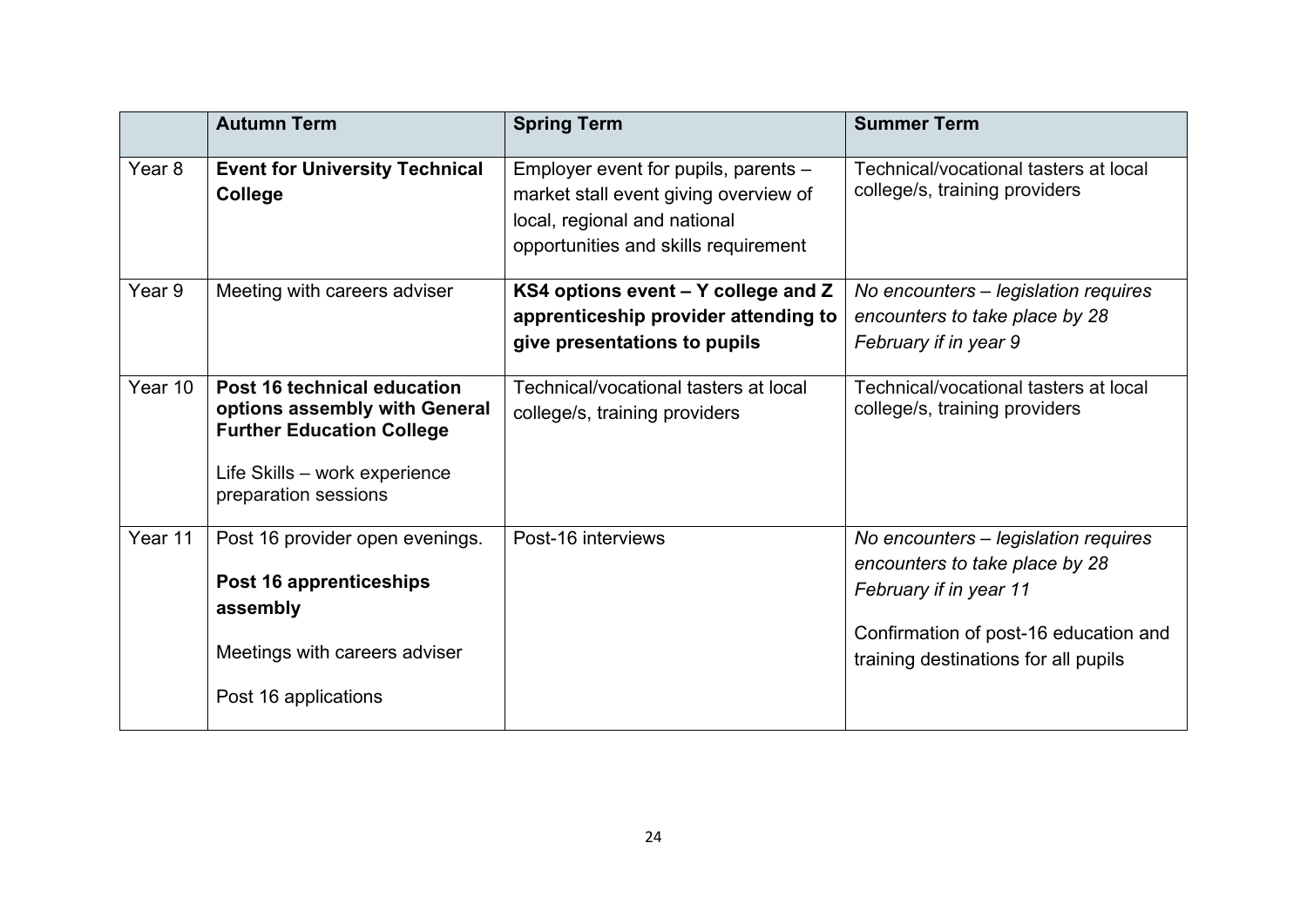|         | <b>Autumn Term</b>                                                                                                    | <b>Spring Term</b>                                                            | <b>Summer Term</b>                                                                               |
|---------|-----------------------------------------------------------------------------------------------------------------------|-------------------------------------------------------------------------------|--------------------------------------------------------------------------------------------------|
| Year 12 | <b>Higher Education fair</b><br>for a variety of HE providers<br>including local Further<br><b>Education colleges</b> | Small group sessions: future<br>education, training and employment<br>options | Technical/vocational tasters at local<br>college/s, training providers                           |
|         |                                                                                                                       | Meetings with careers adviser                                                 |                                                                                                  |
| Year 13 | Post 18 assembly – with higher<br>and degree apprenticeship<br>providers                                              | Meetings with careers adviser                                                 | No encounters – legislation requires<br>encounters to take place by 28<br>February if in year 13 |
|         | Workshops – HE and higher<br>apprenticeship applications                                                              |                                                                               | Confirmation of post-18 education and<br>training destinations for all pupils                    |